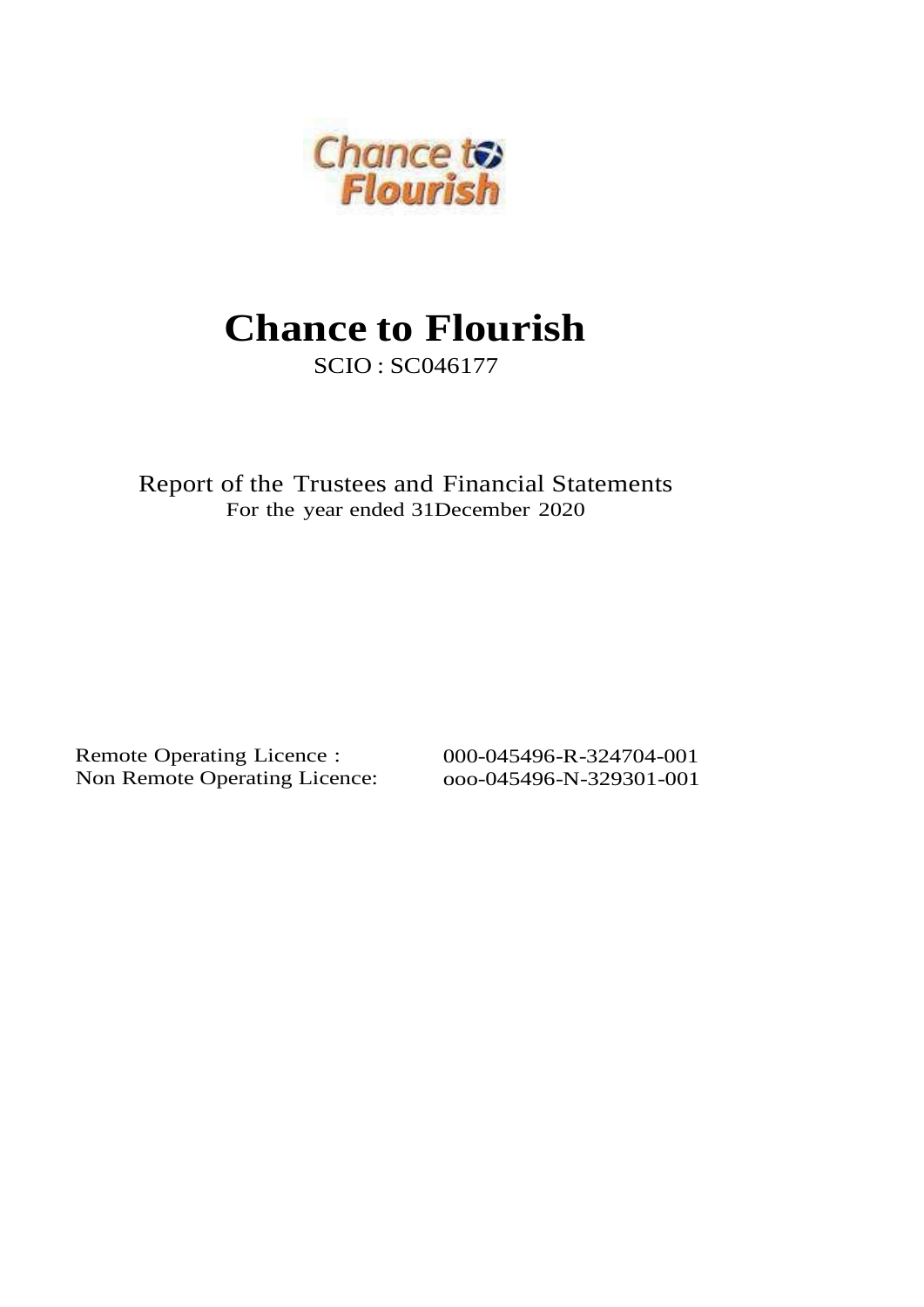

**SCIO: SC046177**

### **Contents**

Page <sup>2</sup> Pages 3 to 5 Page 6 Pages 7to 9 Pages 10 to 11 Page 12 Page 13 Pages 14 to 20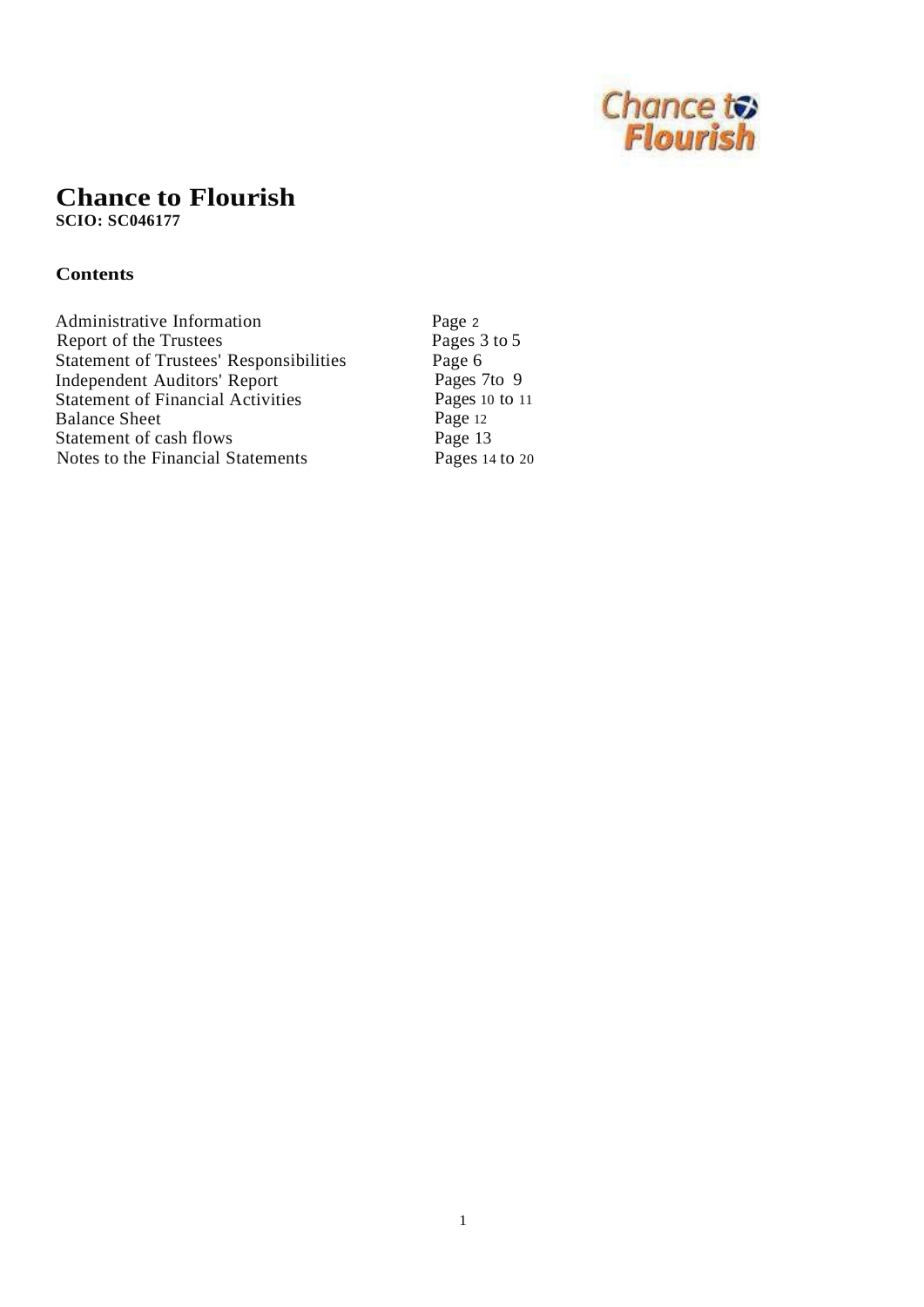

**SCIO: SC046177**

#### **Administrative Information**

**For the year ended 31 December 2020**

Chance to Flourish is a Scottish Charitable Incorporated Organisation incorporated in Scotland and is regulated by the Office of the Scottish Charity Regulator (OSCR).

#### **SCIO registration details**

| SCIO name:<br>SCIO registration number:<br>Registration date: | Chance to Flourish<br>SC046177<br>4 December 2015 |
|---------------------------------------------------------------|---------------------------------------------------|
| Principal office:                                             | $c$ /o 110 Queen Street                           |
|                                                               | Glasgow G13BX                                     |

#### **Trustees**

The Trustees at any point in the period, up to the date of the approval of the financial statements were:

Hugh Hall Ken Barclay Vicki Miller

| <b>Independent auditors</b><br><b>External lottery manager</b> |                        |  |
|----------------------------------------------------------------|------------------------|--|
| <b>STV ELM Limited</b>                                         | PricewaterhouseCoopers |  |
| Pacific Quay                                                   | 141 Bothwell Street    |  |
| Glasgow G51 1PQ                                                | Glasgow G2 7EQ         |  |
|                                                                |                        |  |
|                                                                |                        |  |

#### **Principal bankers Website**

Barclays Bank pie

1 Churchill Place

London E14 5HP

LLP

[www.chancetoflourish.co.uk](http://www.chancetoflourish.co.uk/)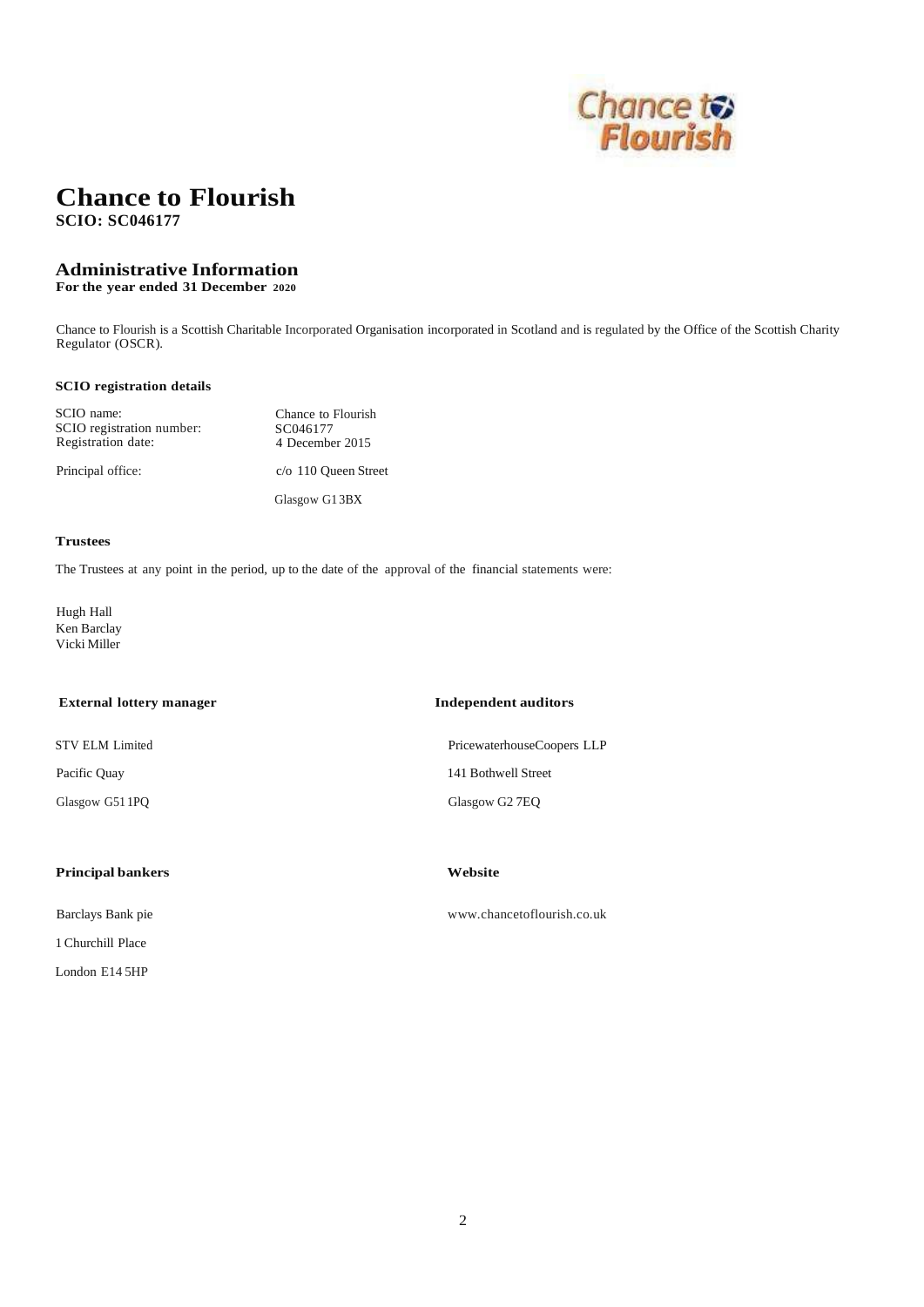

**SCIO: SC046177**

#### **Report of the Trustees**

**For the year ended 31 December 2020**

#### **Governance, structure and management of Chance to Flourish**

#### **Governing document**

Chance to Flourish is a Scottish Charitable Incorporated Organisation (SCIO) and its activities are governed by its constitution.

#### **Organisational structure**

Membership of the SCIO is open to any person (legal or natural) who, in the view of the Charity Trustees, demonstrates a genuine commitment to further the purposes of the SCIO. Application for membership is approved by the Charity Trustees and the member must also be appointed as a Charity Trustee contemporaneously.

Procedures are in place for newly appointed Trustees to receive an induction covering the objectives, policies and protocols for the operation of the SCIO in addition to the legal obligations and responsibilities of a charity trustee. This induction is overseen by the Chairman of the Board or a nominated representative.

The Board of Trustees have outsourced the operation of its lottery activities to STV ELM Limited, a licensed external lottery manager regulated by the UK Gambling Commission. The charity's lottery activities are conducted in association with partner Charities Chance to Connect (SC046173), Chance to Succeed (SC046179) and Chance to Study (SC046177) and are promoted under the brand of The Scottish Children's Lottery.

STV ELM Limited works with the Board of Trustees and the performance of the lottery activities is reviewed at regular meetings with the Board of Trustees.

#### **Risk management**

The principal risks faced by the charity are reputational and financial.

UK Gambling Licence conditions

Whilst the responsibly for operating the lottery and ensuring the terms of the licence are adhered to lies with the external lottery manager, there is reputational risk to the charity if there are any serious licence breaches which could result in sanctions, financial penalties and revocation of licences. The Board of trustees has oversight to the internal controls that have been put in place by the external lottery manager to ensure that the terms of the operating licence are adhered to.

• Financial risk

Under the arrangements existing at the balance sheet date, if the lottery was unsuccessful, the charity would have a financial liability to STV ELM Limited and the continued existence of the charity would be in doubt. Through the year, this risk was monitored and managed in part through the charity's business plan, and through receipt of a letter of support from STV Group plc, the ultimate parent company of the STV ELM Limited. Subsequent to year-end, as explained on pages 4 and 5, there was a change in the ownership of the external lottery manager The arrangements for meeting costs and providing working capital are now such that the net asset position of the charity will be maintained. • COVID-19

The STV ELM team has been working from home since March 2020 and will continue to do so throughout most of 2021. Whilst lockdown has had an impact on retail sales with less customers entering shops on a regular basis this is a relatively small proportion of ticket sales. The vast majority of Lottery ticket sales are online and the SCIO's cash outflows are largely driven by the level of income received, accordingly the impact of COVID-19 on the liquidity position has not been as significant for Chance to Flourish as for many other organisations.

The Board of Trustees regularly evaluates the risks to which the charity is exposed and the systems in place to manage them. The Board of Trustees consider that the systems in place are adequate to manage the risks faced by Chance to Flourish.

#### **Charitable objectives**

The charitable objectives of Chance to Flourish as set out in its constitution are to support and promote (through financial distributions to charities, community groups and others) early years intervention through education, improvement of health and social development of pre-school children and their families/carers. In doing so the financial distributions will seek to alleviate the impact of poverty, financial hardship, disability, illness or socioeconomic disadvantage, with the aim of ensuring that all young people in Scotland have the opportunity of a productive future where they can become young adults with a positive contribution to make to society relieve

- To generate funds through the operation of a society lottery which is regulated by the Gambling Commission under licence ooo-045496- R-324704-001. Chance to Flourish has engaged STV ELM Limited (who operate under the brand name, the Scottish Children's Lottery) asits external lottery manager. This was the case in the year but changed after year end as described later in this report.
- To distribute the net funds generated by the society lottery to charities and other organisations which engage in activities aligned with Chance to Flourish's charitable objectives as outlined above.

Toach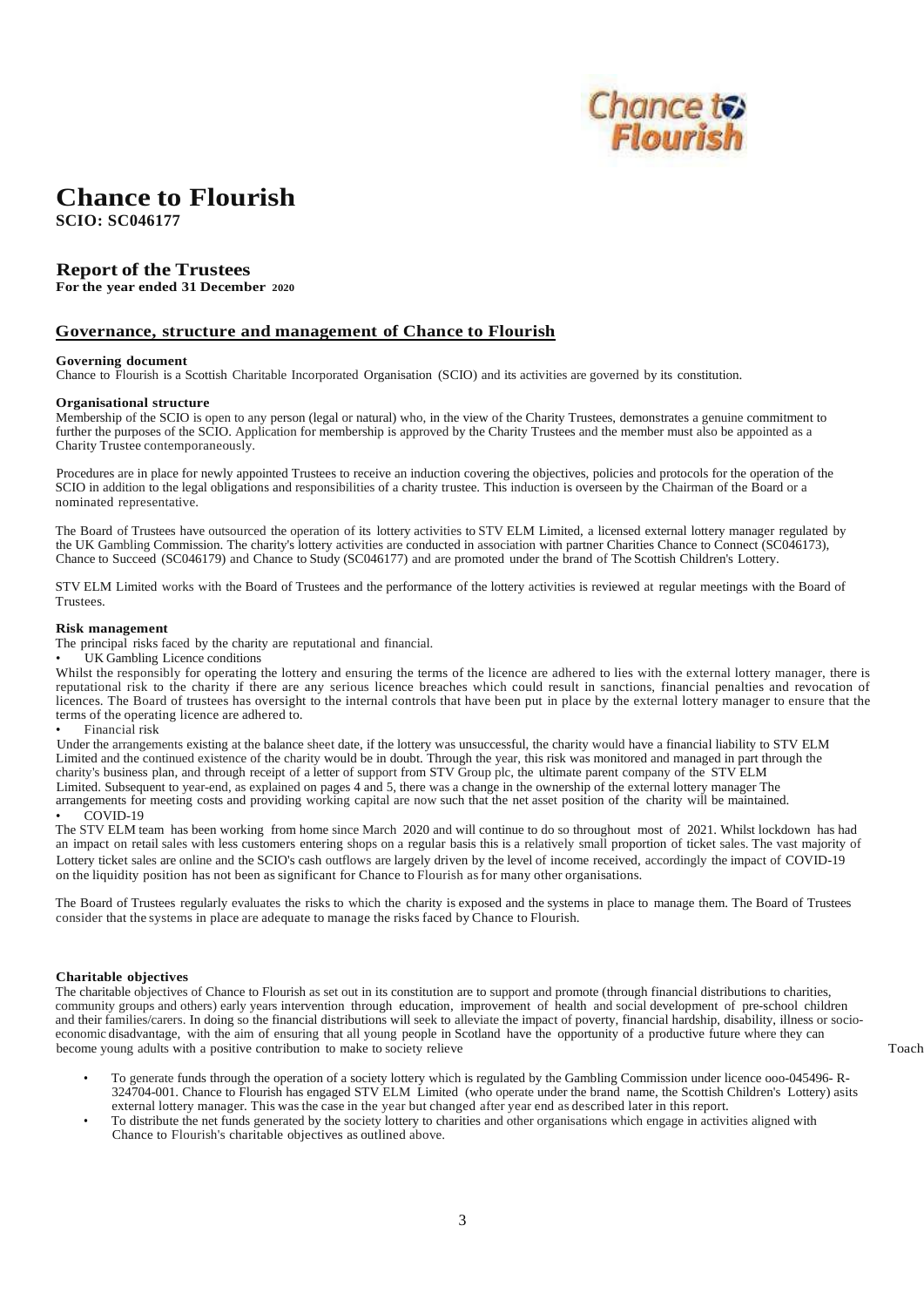

**SCIO: SC046177**

#### **Report of the Trustees**

**For the year ended 31 December 2020**

#### **Activities**

Over 220,000 children in Scotland struggle daily v,,jth the effects of poverty - whether that's being hungry, being cold, or hm,jng no home of their own.

We know we can't change that by ourselves, but what we can do is help.

Chance to Flourish is driven by a desire to make a real difference to the lives of vulnerable children across Scotland. Through our work v.,ith charities and communities, and through the grants we distribute, it's our mission to invest in projects that provide effective early years intervention for those in need.

We believe that no baby born into poverty should be left behind. With our help, the detrimental effects that hunger, cold and illness have on a child's development can be reduced.

#### **Achievements**

In 2020, Chance to Flourish, made 19 awards to charities all over Scotland, supporting over 3,000 families, through innovative projects working v.,ith pre-school children. These projects are detailed in note 13. The total value of the grants awarded in 2020 was £297,151 (2019: £371,532).

#### **Projects supported by Chance to Flourish**

The follov.,ing are some of the projects supported by Chance to Flourish in 2020.

#### **Barnardo's**

Barnardo's received the sum of £16,000 from Chance to Flourish in August 2020. This grant was used to pay for salary costs of a Part-Time Financial Inclusion Worker working 2.5 days a week. This was part of a Nurture project, to support vulnerable and disadvantaged early year's families in Inverclyde supporting nearly 300 families a year, providing emotional and practical support to ensure the best possible start in life for children.

#### **Family Support Unit (Circle)**

Family Support Unit (Circle) received the sum of £20,000 inAugust 2020. Again the money was used for salary costs, this time for an outreach worker who v.,ill support the parents in the family home, families who face exclusion due to social injustice, poverty and health inequalities. Outreach v.,ill focus on practical areas for support including benefits, food, clothing and housing issues alongside activities that build parenting capacity. The aim is that families v.,ill be supported into community based groups and resources to reduce isolation, build peer networks and increase confidence and resilience.

#### **Measuring success**

The evaluation of our investments is essential to ensure that maximum benefit can be derived from the funding we provide.

In the case of larger awards, each project's impact is measured against agreed target outcomes and v., ill typically be required to be reviewed. In recognition that the smaller projects have limited resources, the reporting requirements upon them are less onerous though still necessary to ensure objectives are met.

#### **Future plans**

STV Group pie, the ultimate parent company of the STV ELM Limited, has indicated an intention to dispose of STV ELM. In the intervening period it remains the aim of Chance to Flourish to continue to invest in projects and activities which are focused on working in the areas of community development and citizenship, giving young people in Scotland to live in a safe, supportive and stimulating community. Chance to Flourish v., ill maintain this as a focus v.,ithin the current ownership structure. There is no intention for the aims of the organisation to change post disposal.

#### **Going Concern**

The Trustees of Chance to Flourish (the "SCIO") have prepared the financial statements on a basis of going concern for the year ending 31 December 2020, while acknowledging that the SCIO is in a net liability position as at the year-end.

During the year STV Group PLC, the ultimate parent of STV ELM, the External Lottery Manager of the SCIO, publicly communicated their intention to dispose of the STV ELM and the associated SCIOs.

As set out in note 14, the sale to MBC Lotteries Limited was finalised in August 2021. On completion of the sale, all balances due from the SCIO to STV Group PLC were formally forgiven. This debt forgiveness moved the SCIO into a net asset position. Additionally, £400,000 of working capital was provided by the new owners at the point of completion. Under the new management structure, charges for the costs of operation of the lottery v.,ill be recouped from available lottery proceeds rather than accruing as liabilities v.,ithin the SCIO going forward, ensuring the net asset position is maintained.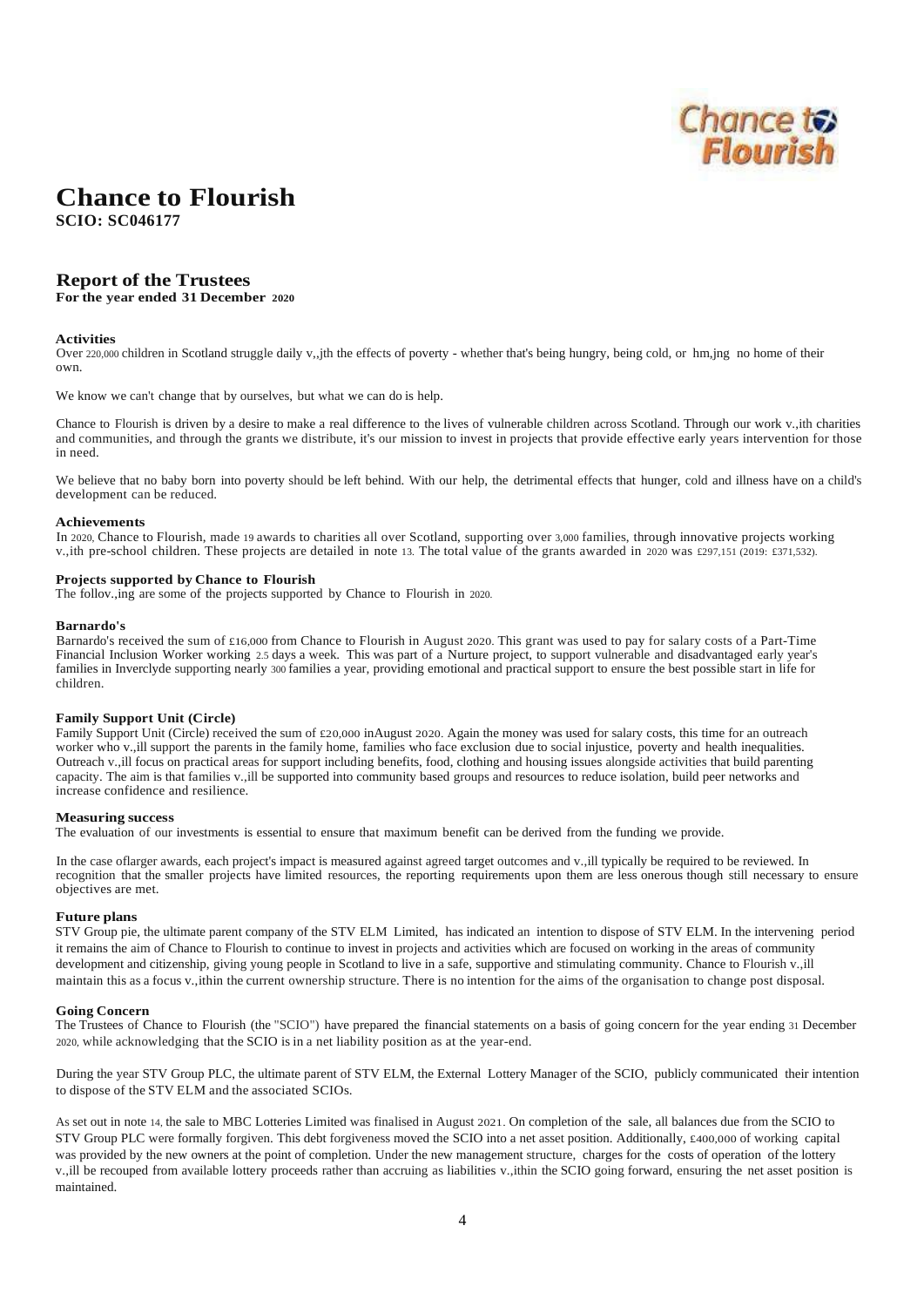

**SCIO: SC046177**

### **Report of the Trustees**

**For the year ended 31 December 2020**

The Trustees have also considered future budgets and forecasts of the SCIO itself. Following consideration of the above factors, the Trustees deem it appropriate to prepare the financial statements on a basis of going concern.

#### **Events subsequent to the balance sheet date**

The Scottish Children's Lottery and the associated SCIOs, including Chance to Flourish, were sold by STV Group PLC to MBC Lotteries Limited in August 2021 following approval by the Gambling Commission. The acquirer is responsible for the provision of lottery management services to the SCIOs from this date.

#### **Financial review of Chance to Flourish**

Chance to Flourish's activities in the year to 31 December 2020 generated total incoming resources of £1,292,759 (2019: £1,526,989) through the net proceeds of the Scottish Children's Lottery. The operating costs and grants awarded for the year are £1,243,162 (2019: £1,663,557) and lottery gaming prizes paid are £497,954 (2019: £613,365) resulting in a deficit of £448,357 (2019: £749,933).

Factors relating to the charity's ability to continue as a going concern, despite the net liability position as at the end of the year, are set out on page 4.

A reserve of funds has been retained by Chance to Flourish so that it can meet its obligations (as a charity and under its gambling licence) to provide support to charities and projects which seek to support pre-school children and their families or carers.

#### **Income**

20% of all Lottery ticket sales are restricted to be made available for awards to good causes. Of the remaining proceeds from ticket sales an average of 39% covers prizes and the rest is used to cover Chance to Flourish's share of the operating costs of the Scottish Children's Lottery and general administrative costs of the charity.

#### **Reserves**

The reserves of the charity at 31 December 2020 were a deficit of £3,686,868 (2019: deficit of £3,238,511) of which £3,732,895 (2019: £3,323,137) were unrestricted. These unrestricted funds in deficit are as a result of the lottery being in the growth phase and at this point operating costs are exceeding income. Restricted funds were in a surplus position as at 31 December 2020. During this period funding requirements have been supported by the STV ELM Limited. When the charity's reserves are in a surplus the trustees would expect to hold adequate unrestricted reserves in order settle commitments to the STV ELM for services provided.

The trustees of Chance to Flourish strive to keep reserves to a minimum but ensure that the charity's restricted funds are at a level that enables the charity to meet its funding commitments to charitable objectives.

Chance to Flourish's reserves policy is monitored and reviewed by the trustees on an annual basis in order to maintain reserves at the agreed minimum level.

#### **1. Ring-fenced funds for charitable contributions**

As required under the provisions of its gambling licence, Chance to Flourish must retain a minimum of 20% of the value of ticket sales of any given lottery draw for distribution to good causes in accordance with its charitable objectives. Where, at the year end, not all funds have been committed, the Trustees shall endeavour to identify and evaluate suitable projects to which surplus funds may be awarded.

#### **2. Total Funds of the Charity**

Where total funds of the charity as reflected in the balance sheet are reserved, Chance to Flourish will strive to award all available cash funds to charitable projects and therefore to minimise reserves. Where not all funds have been committed, the Trustees shall endeavour to identify and evaluate suitable projects to which surplus funds that are reserved, may be awarded

**Signed on behalf of the Board of Trustees**

**Ken Barclay Trustee and Chairman**

Date: 1st September 2021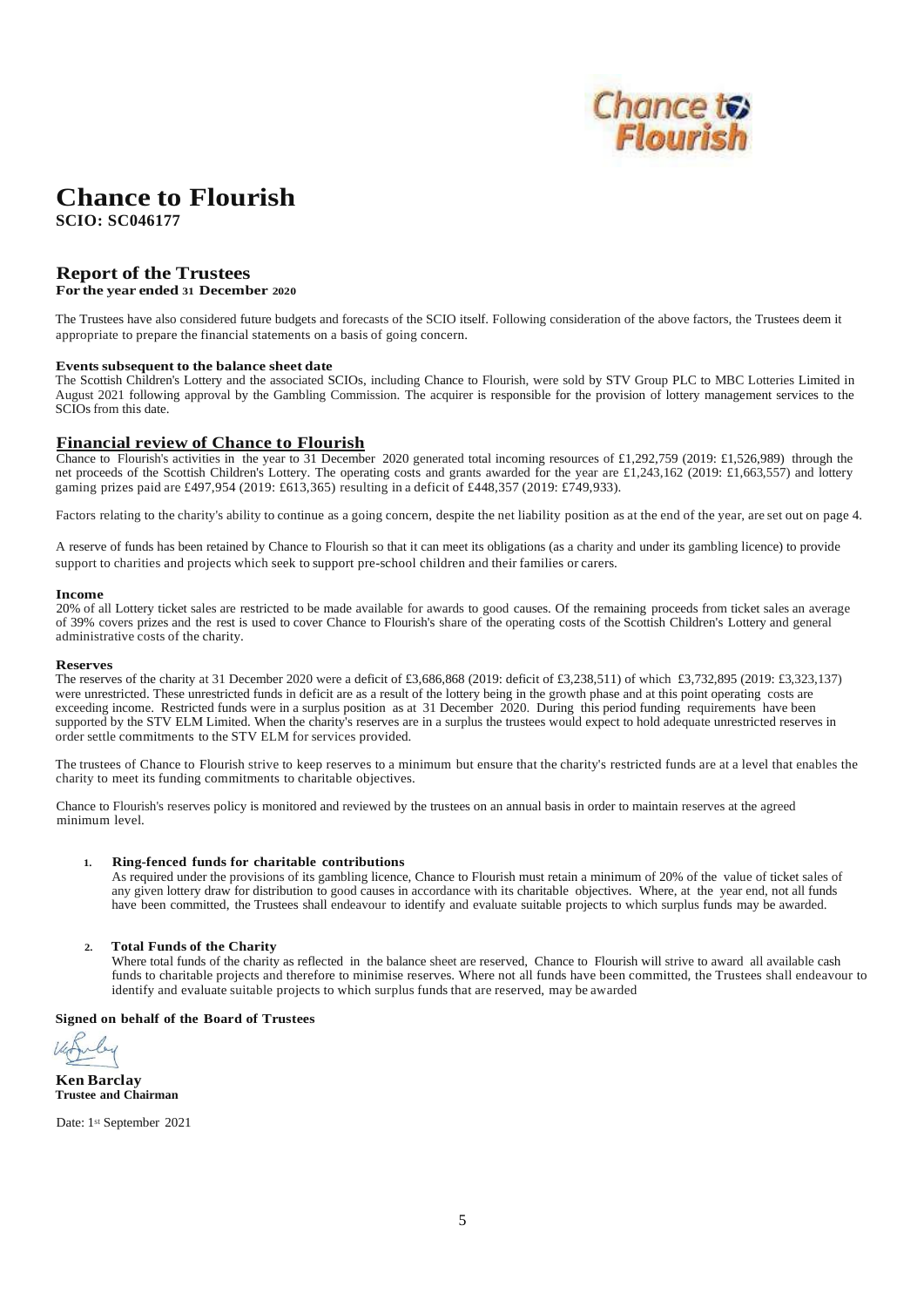

**SCIO: SC046177**

#### **Statement of Trustees' Responsibilities Forthe year ended 31 December 2020**

The trustees (who are also directors of Chance to Flourish for the purposes of company law) are responsible for preparing the Trustees' Annual Report and the financial statements in accordance with applicable law and regulation.

Company law requires the trustees to prepare financial statements for each financial year. Under that law the trustees have prepared the financial statements in accordance with United Kingdom Accounting Standards, comprising FRS 102 "The Financial Reporting Standard applicable in the UK and Republic of Ireland", and applicable law (United Kingdom Generally Accepted Accounting Practice). Under company law the trustees must not approve the financial statements unless they are satisfied that they give a true and fair view of the state of the affairs of the charitable company and of the incoming resources and application of resources, including the income and expenditure, of the charitable company for that period. In preparing these financial statements, the trustees are required to:

- select suitable accounting policies and then apply them consistently;
- observe the methods and principles in the Statement of Recommended Practice: Accounting and Reporting by Charities (2019);
- make judgments and estimates that are reasonable and prudent;
- state whether applicable UK Accounting Standards, comprising FRS 102, have been followed, subject to any material departures disclosed and explained in the financial statements; and
- prepare the financial statements on the going concern basis unless it is inappropriate to presume that tbe charitable company will continue in business.

The trustees are responsible for keeping adequate accounting records that are sufficient to show and explain the charitable company's transactions and disclose with reasonable accuracy at any time the financial position of the charitable company and enable them to ensure that the financial statements comply with the Companies Act 20065. They are also responsible for safeguarding the assets of the charitable company and hence for taking reasonable steps for the prevention and detection of fraud and other irregularities.

The trustees are responsible for the maintenance and integrity of the charitable company's website. Legislation in the United Kingdom governing the preparation and dissemination of financial statements may differ from legislation in other jurisdictions.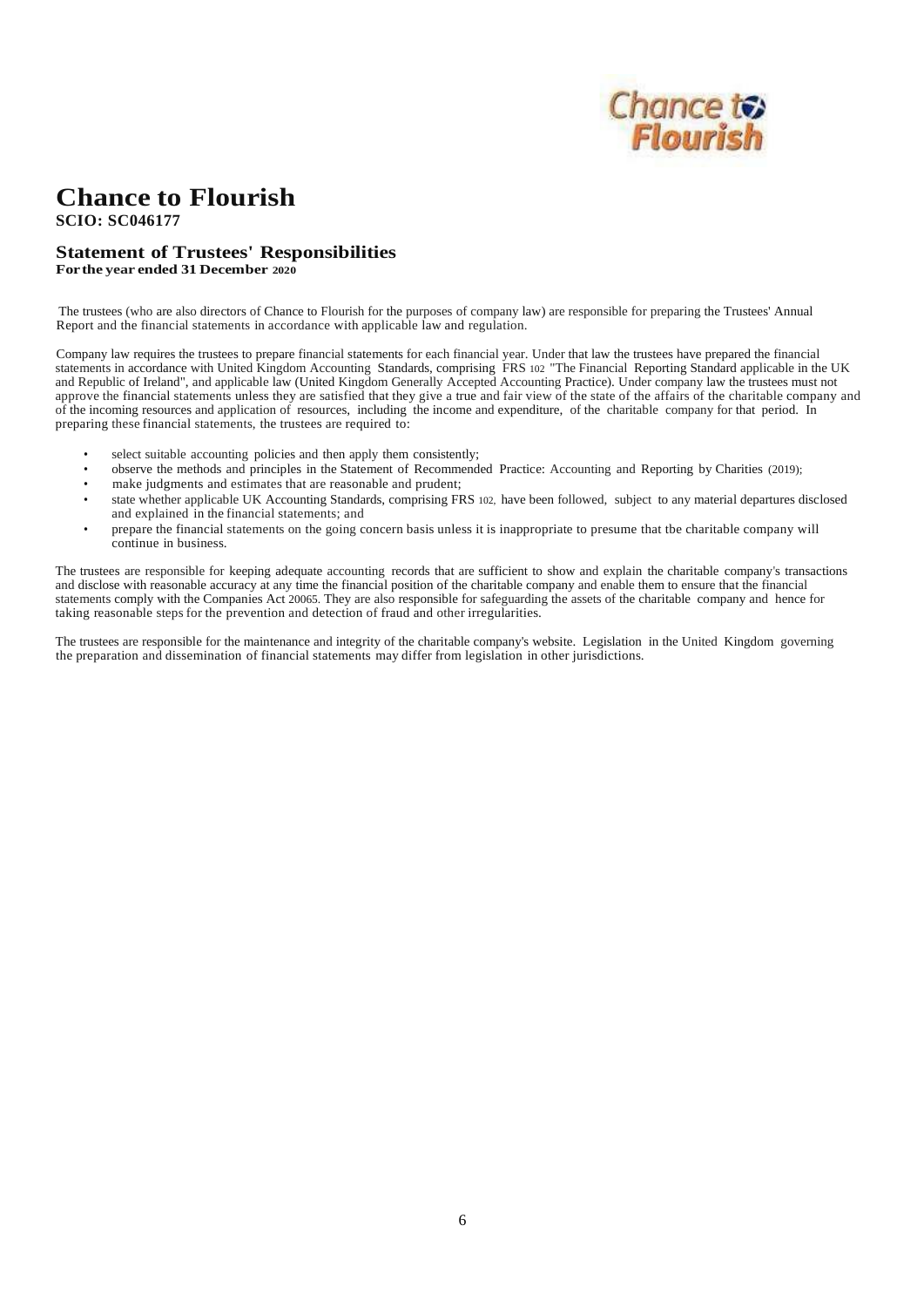

**SCIO: SC046177**

## *Independent auditors' report to the trustees of Chance to Flourish*

## **Report on the audit of the financial statements**

#### **Opinion**

In our opinion, Chance to Flourish's financial statements (the "financial statements"):

- give a true and fair view of the state of the charity's affairs as at 31 December 2020 and of its incoming resources and application of resources, and cash flows for the year then ended;
- have been properly prepared in accordance with United Kingdom Generally Accepted Accounting Practice (United Kingdom Accounting Standards, comprising FRS 102 "The Financial Reporting Standard applicable in the UK and Republic oflreland", and applicable law); and
- have been prepared in accordance with the requirements of the Charities and Trustee Investment (Scotland) Act 2005.

We have audited the financial statements, included within the Report of the Trustees and Financial Statements (the "Annual Report"), which comprise: the Balance Sheet as at 31 December 2020; the Statement of Financial Activities (incorporating the income and expenditure account) and the Statement of cash flows for the year then ended; the accounting policies; and the notes to the financial statements, which include a description of the significant accounting policies.

#### **Basis for opinion**

We conducted our audit in accordance with International Standards on Auditing (UK) ("ISAs (UK)") and applicable law. Our responsibilities under ISAs (UK) are further described in the Auditors' responsibilities for the audit of the financial statements section of our report. We believe that the audit evidence we have obtained is sufficient and appropriate to provide a basis for our opinion.

#### Independence

We remained independent of the charity in accordance with the ethical requirements that are relevant to our audit of the financial statements in the UK, which includes the FRC's Ethical Standard, and we have fulfilled our other ethical responsibilities in accordance with these requirements.

#### **Conclusions relating to going concern**

Based on the work we have performed, we have not identified any material uncertainties relating to events or conditions that, individually or collectively, may cast significant doubt on the charity's ability to continue as a going concern for a period of at least twelve months from the date on which the financial statements are authorised for issue.

In auditing the financial statements, we have concluded that the trustees' use of the going concern basis of accounting in the preparation of the financial statements is appropriate.

However, because not all future events or conditions can be predicted, this conclusion is not a guarantee as to the charity's ability to continue as a going concern.

Our responsibilities and the responsibilities of the trustees with respect to going concern are described in the relevant sections of this report

#### **Reporting on other information**

The other information comprises all of the information in the Annual Report other than the financial statements and our auditors' report thereon. The trustees are responsible for the other information. Our opinion on the financial statements does not cover the other information and, accordingly, we do not express an audit opinion or, except to the extent otherwise explicitly stated in this report, any form of assurance thereon.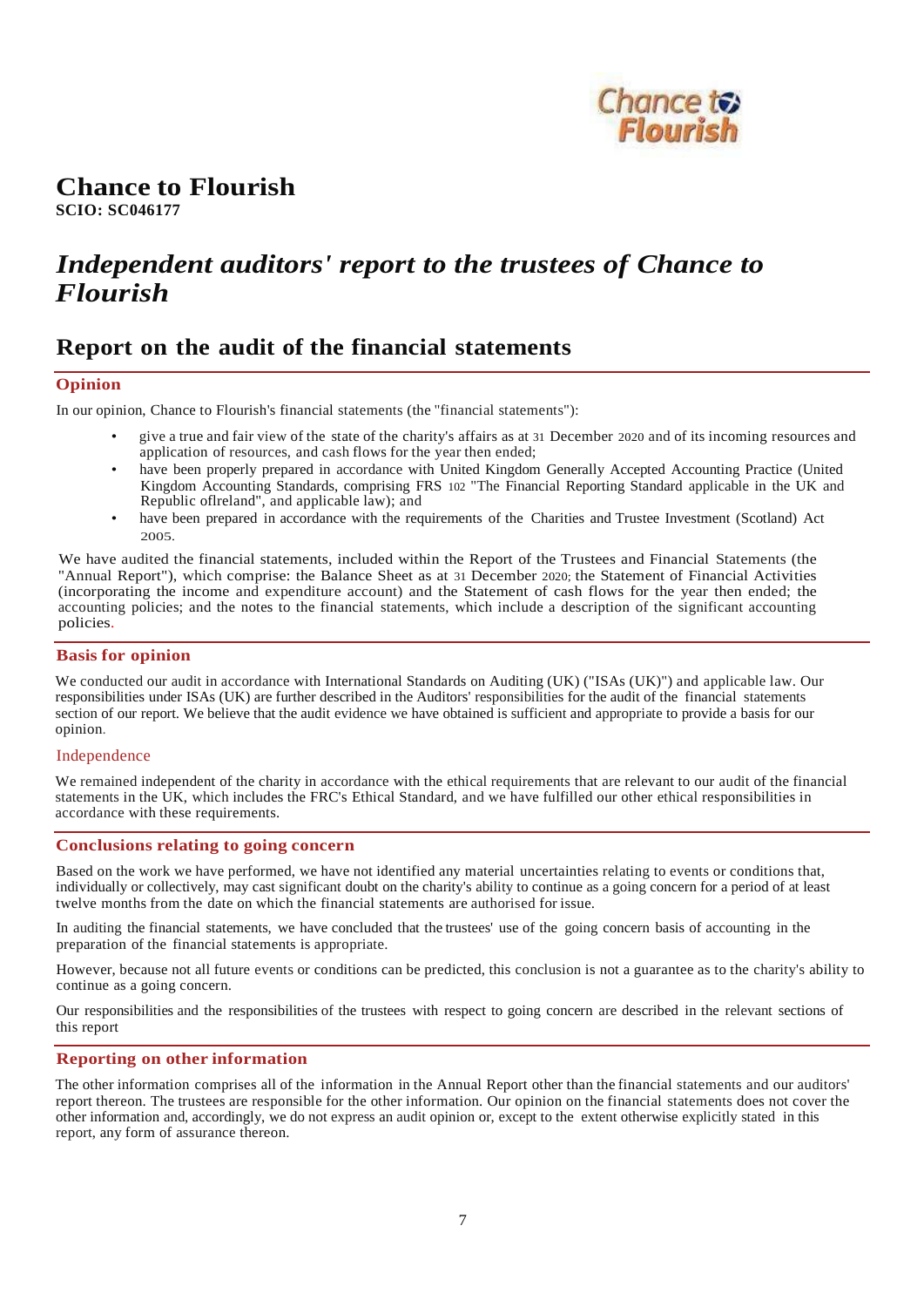

**SCIO: SC046177**

## **Independent** *auditors' report to the trustees of Chance to Flourish (continued)*

In connection with our audit of the financial statements, our responsibility is to read the other information and, in doing so, consider whether the other information is materially inconsistent with the financial statements or our knowledge obtained in the audit, or otherwise appears to be materially misstated. If we identify an apparent material inconsistency or material misstatement, we are required to perform procedures to conclude whether there is a material misstatement of the financial statements or a material misstatement of the other information. If, based on the work we have performed, we conclude that there is a material misstatement of this other information, we are required to report that fact. We have nothing to report based on these responsibilities.

Based on our work undertaken in the course of the audit, The Charities Accounts (Scotland) Regulations 2006 (as amended) require us also to report certain opinions and matters as described below.

#### *Trustees' Report*

Under the Charities Accounts (Scotland) Regulations 2006 (as amended) we are required to report to you if, in our opinion, the information given in the Trustees' Annual Report is inconsistent in any material respect with the financial stat ements. We have no exceptions to report arising from this responsibility.

#### **Responsibilities for the financial statements and the audit**

#### *Responsibilities of the trustees for the financial statements*

As explained more fully in the Statement of Trustees' Responsibilities, the trustees are responsible for the preparation of the financial statements in accordance with the applicable framework and for being satisfied that they give a true and fair view. The trustees are also responsible for such internal control as they determine is necessary to enable the preparation of financial statements that are free from material misstatement, whether due to fraud or error.

In preparing the financial statements, the trustees are responsible for assessing the charity's ability to continue as a going concern, disclosing as applicable, matters related to going concern and using the going concern basis of accounting unless the trustees either intend to liquidate the charity or to cease operations, or have no realistic alternative but to do so.

#### *Auditors' responsibilities for the audit of the financial statements*

We are eligible to act and have been appointed under section  $44(1)(c)$  of the Charities and Trustee Investment (Scotland) Act 2005 and report in accordance with the Act and relevant regulations made or having effect thereunder.

Our objectives are to obtain reasonable assurance about whether the financial statements as a whole are free from material misstatement, whether due to fraud or error, and to issue an auditors' report that includes our opinion. Reasonable assurance is a high level of assurance, but is not a guarantee that an audit conducted in accordance with ISAs (UK) will always detect a material misstatement when it exists. Misstatements can arise from fraud or error and are considered material if, individually or in the aggregate, they could reasonably be expected to influence the economic decisions of users taken on the basis of these financial statements.

Irregularities, including fraud, are instances of non-compliance with laws and regulations. We design procedures in line with our responsibilities, outlined above, to detect material misstatements in respect of irregularities, including fraud. The extent to which our procedures are capable of detecting irregularities, including fraud, is detailed below.

Based on our understanding of the charity/industry, we identified that the principal risks of non-compliance with laws and regulations related to charity regulations, gambling regulations and UK company law and we considered the extent to which noncompliance might have a material effect on the financial statements. We also considered those laws and regulations that have a direct impact on the financial statements such as the Charities and Trustee Investment (Scotland) Act 2005 and The Charities Accounts (Scotland) Regulations 2006 (as amended). We evaluated management's incentives and opportunities for fraudulent manipulation of the financial statements (including the risk of override of controls) and determined that the principal risks were related to the inappropriate use of charitable funds, for example through inappropriate awards. Audit procedures performed by the engagement team included: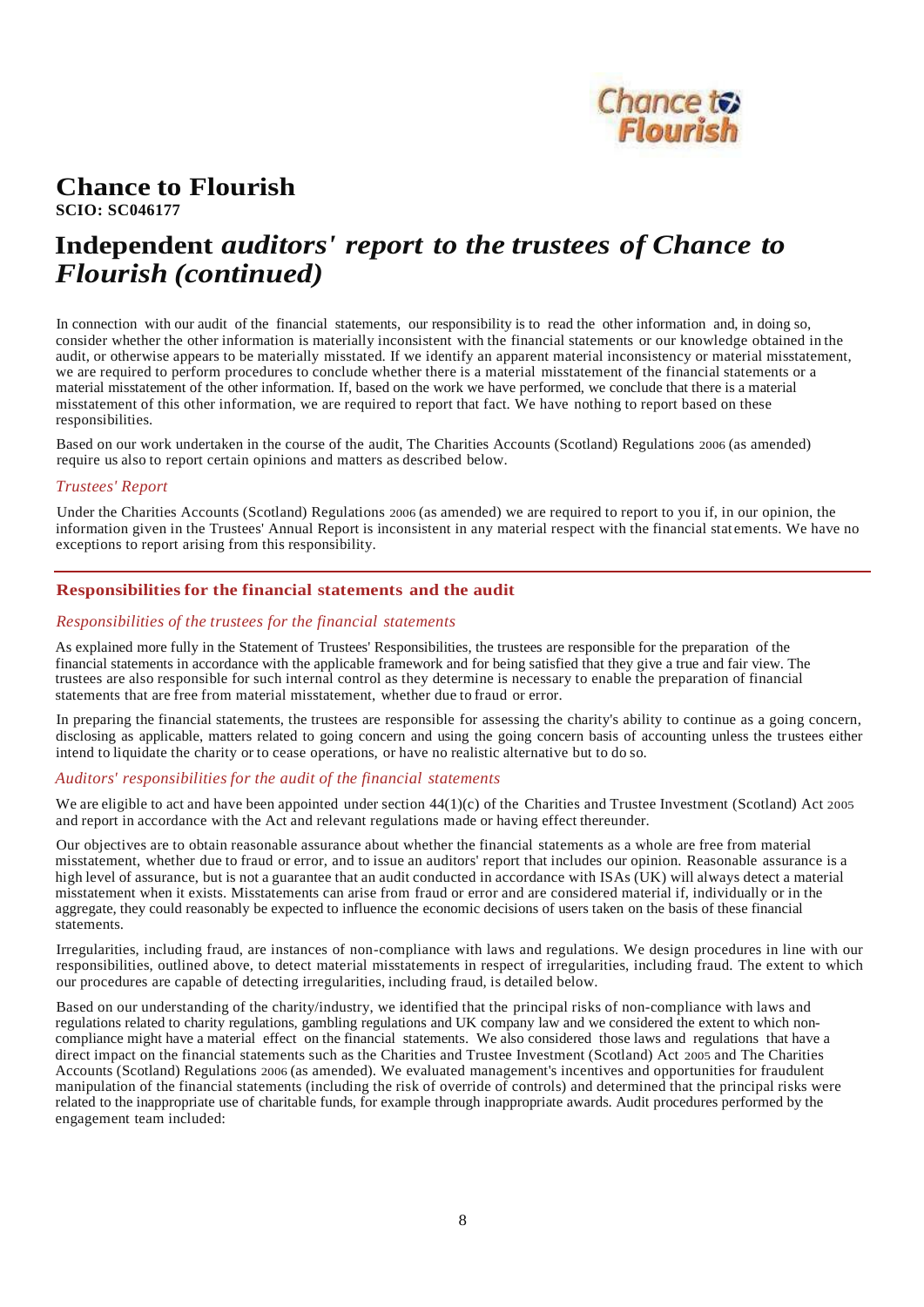

## **Chance to Flourish SCIO: SC046177**

## **Independent auditors' report to the trustees of Chance to Flourish (continued)**

- enquiring with management to identify any instances of non-compliance with laws and regulations, claims, litigation, fraud or inappropriate use of charitable funds;
- understanding the approach taken by management and the directors to monitor compliance with laws and regulations, to prevent fraud or inappropriate use of charitable funds, and to detect irregularities;
- review of board minutes; and
- incorporating an element of unpredictability into our testing plan.

There are inherent limitations in the audit procedures described above. We are less likely to become aware of instances of noncompliance with laws and regulations that are not closely related to events and transactions reflected in the financial state ments. Also, the risk of not detecting a material misstatement due to fraud is higher than the risk of not detecting one resulting from error, as fraud may involve deliberate concealment by, for example, forgery or intentional misrepresentations, or through collusion.

A further description of our responsibilities for the audit of the financial statements is located on the FRC's website at: [www.frc.org.uk/auditorsresponsibilities.](http://www.frc.org.uk/auditorsresponsibilities) This description forms part of our auditors' report.

#### *Use of this report*

This report, including the opinions, has been prepared for and only for the charity's trustees as a body in accordance with section 44(1)(c) of the Charities and Trustee Investment (Scotland) Act 2005 and regulations made under that Act (regulation 10 of the Charities Accounts (Scotland) Regulations 2006 (as amended)) and for no other purpose. We do not, in giving these opinions, accept or assume responsibility for any other purpose or to any other person to whom this report isshown or into whose hands it may come save where expressly agreed by our prior consent in writing.

## **Other required reporting**

#### **Charities Accounts (Scotland) Regulations 2006 (asamended) exception reporting**

Under the Charities Accounts (Scotland) Regulations 2006 (as amended) we are required to report to you if, in our opinion

- we have not received all the information and explanations we require for our audit; or
- proper accounting records have not been kept; or
- the financial statements are not in agreement with the accounting records and returns.

We have no exceptions to report arising from this responsibility.

Price wortchouse Coopers LLP

PricewaterhouseCoopers **LLP**

Chartered Accountants and Statutory Auditors Glasgow 1 September 2021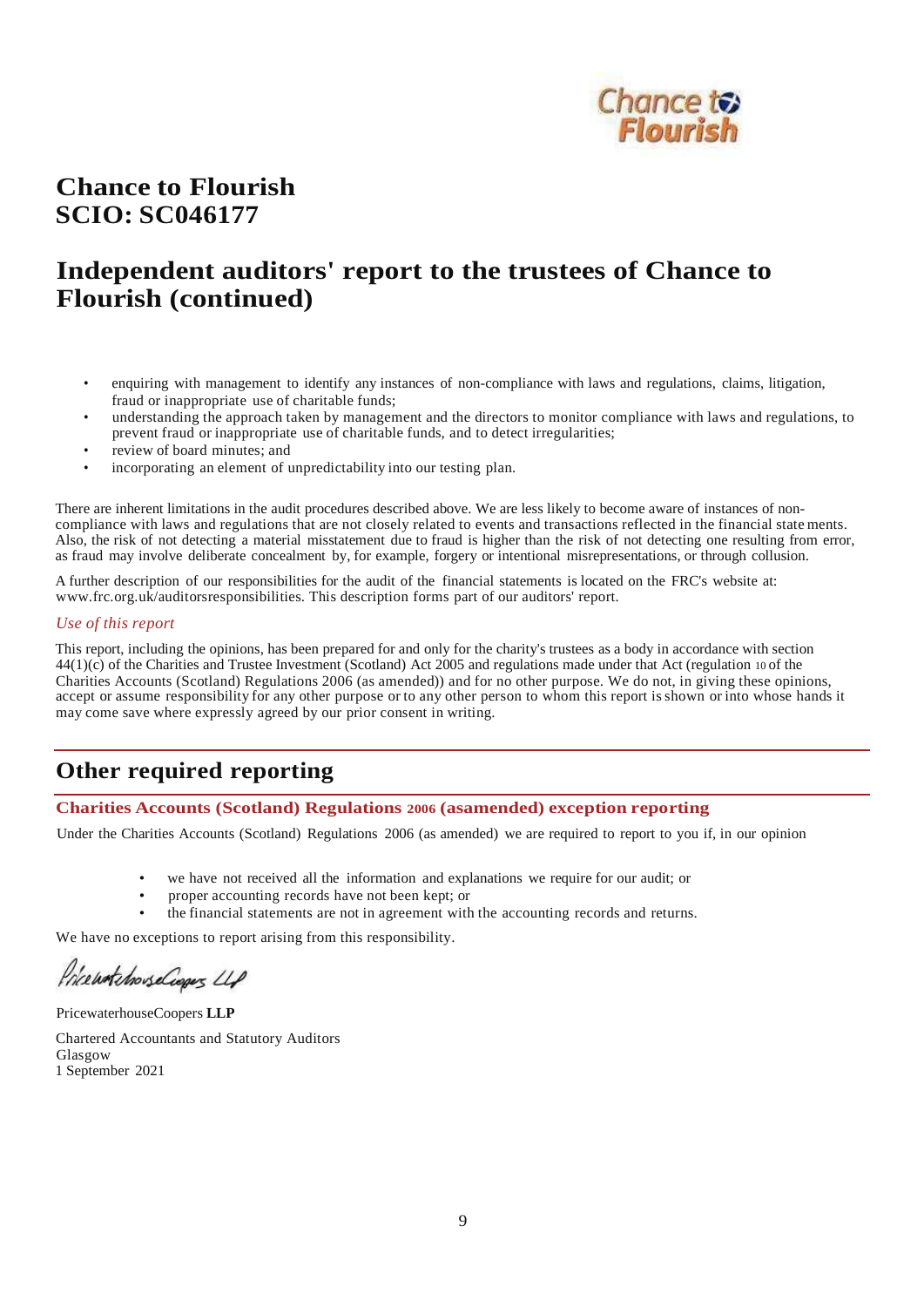**SCIO: SC046177**

### **Statement of Financial Activities (incorporating the income and expenditure ac For the year ended 31December 2020**

| <b>Income and endowments</b>              | Note           | <b>Unrestricted</b><br>Funds<br>£ | <b>Restricted</b><br><b>Funds</b><br>$\pounds$ | 2020<br><b>Total</b><br><b>Funds</b><br>$\pounds$ |
|-------------------------------------------|----------------|-----------------------------------|------------------------------------------------|---------------------------------------------------|
| Other Trading Activities:                 |                |                                   |                                                |                                                   |
| <b>Lottery Gaming Proceeds</b>            | $\overline{c}$ | 1,034,207                         | 258,552                                        | 1,292,759                                         |
| Total income and endowments               |                | $1,034,207$ J                     | $258.552$ J                                    | 1.292.7591                                        |
| <b>Expenditure</b>                        |                |                                   |                                                |                                                   |
| Expenditure on raising funds              | 3              | c1,431,4211                       | ٠                                              | c1,431,4211                                       |
| Expenditure on charitable activities:     |                |                                   |                                                |                                                   |
| Awards to charitable causes               | 3              |                                   | (297, 151)                                     | (297, 151)                                        |
| Other                                     | 3              | (12, 544)                         |                                                | (12, 544)                                         |
| <b>Total expenditure</b>                  | $\mathfrak{Z}$ | (1.443.965)1                      | (297.151)1                                     | (1.741.116)1                                      |
| Net expenditure and net movement in funds |                | (409.758)1                        | (38.599)1                                      | (448.357)1                                        |
| <b>Reconciliation of funds</b>            |                |                                   |                                                |                                                   |
| <b>Total Funds brought forward</b>        |                | (3,323,137)                       | 84,626                                         | (3,238,511)                                       |
| <b>Total Funds carried forward</b>        | IO             | (3.732.895)1                      | 46.027                                         | (3.686.868)                                       |

The charity has no recognised gains and losses other than those included in the results above and therefore no separate statement of recognised gains and losses has been presented.

The notes on pages 15 to 17 form part of these financial statements.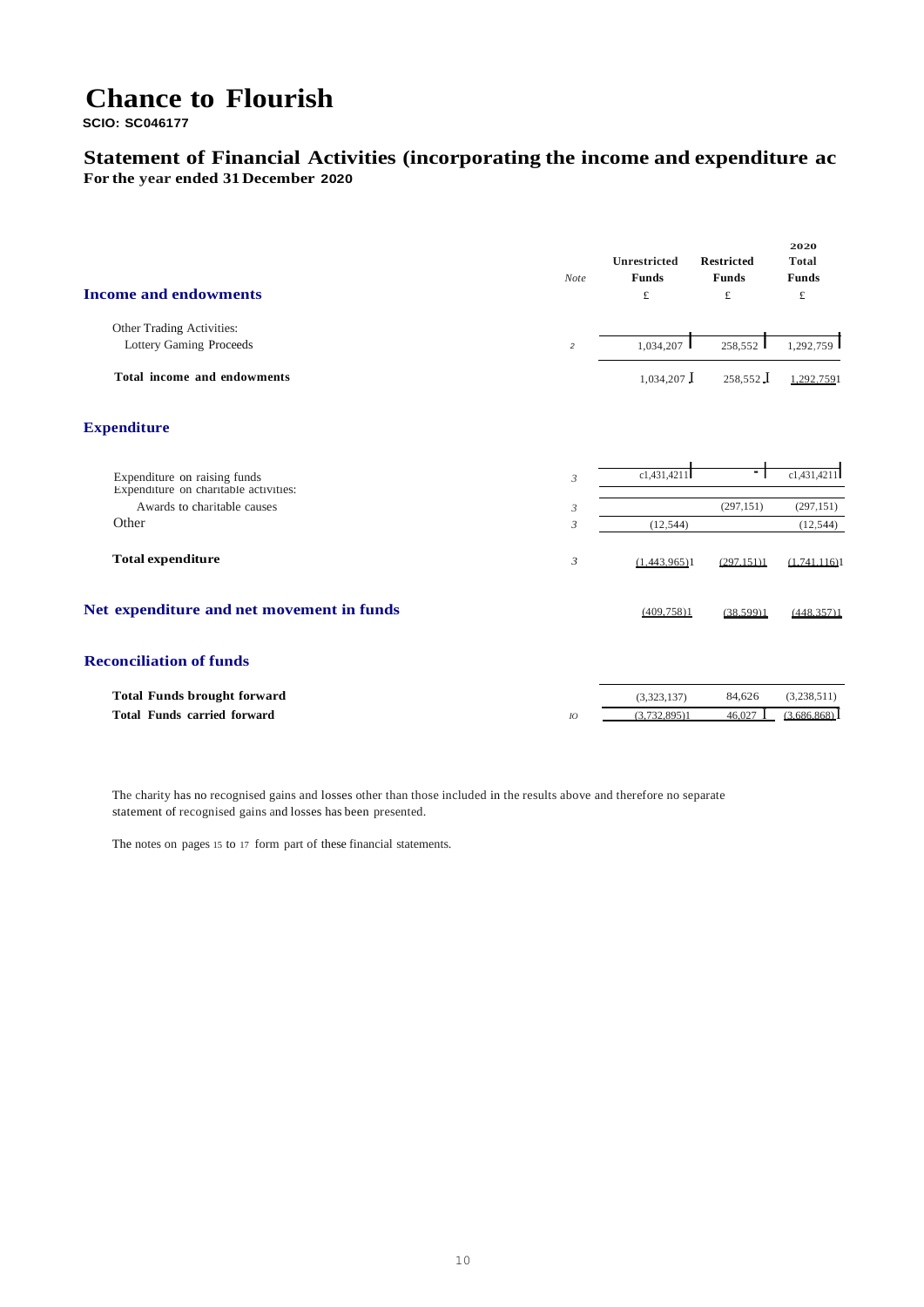**SCIO: SC046177**

### **Statement of Financial Activities**

**For the year ended 31 December 2019**

| <b>Income and endowments</b>                                          | <b>Note</b>    | Unrestricted<br><b>Funds</b><br>$\pounds$ | <b>Restricted</b><br><b>Funds</b><br>£ | 2019<br><b>Total</b><br><b>Funds</b><br>£ |
|-----------------------------------------------------------------------|----------------|-------------------------------------------|----------------------------------------|-------------------------------------------|
| Other Trading Activities:<br><b>Lottery Gaming Proceeds</b>           | $\overline{c}$ | 1,221,591                                 | 305,398                                | 1,526,989                                 |
| <b>Total income and endowments</b>                                    |                | 1,221,591                                 | 305,398                                | 1,526,989                                 |
| <b>Expenditure</b>                                                    |                |                                           |                                        |                                           |
| Expenditure on raising funds<br>Expenditure on charitable activities: | $\mathfrak{Z}$ | (1,895,153)                               |                                        | (1,895,153)                               |
| Awards to charitable causes<br>Other                                  | 3<br>3         | (10, 237)                                 | (371, 532)                             | (371, 532)<br>(10, 237)                   |
| <b>Total expenditure</b>                                              | 3              | (1,905,390)                               | (371, 532)                             | (2, 276, 922)                             |
| Net expenditure and net movement in funds                             |                | (683,799)                                 | (66, 134)                              | (749, 933)                                |
| <b>Reconciliation of funds</b>                                        |                |                                           |                                        |                                           |
| <b>Total Funds brought forward</b>                                    |                | c2.639.338                                | 150,760                                | (2.488.578)1                              |
| <b>Total Funds carried forward</b>                                    | 10             | (3,323,137)1                              | 84.626                                 | (3,238,511)                               |

The charity has no recognised gains and losses other than those included in the results above and therefore no separate statement of recognised gains and losses has been presented.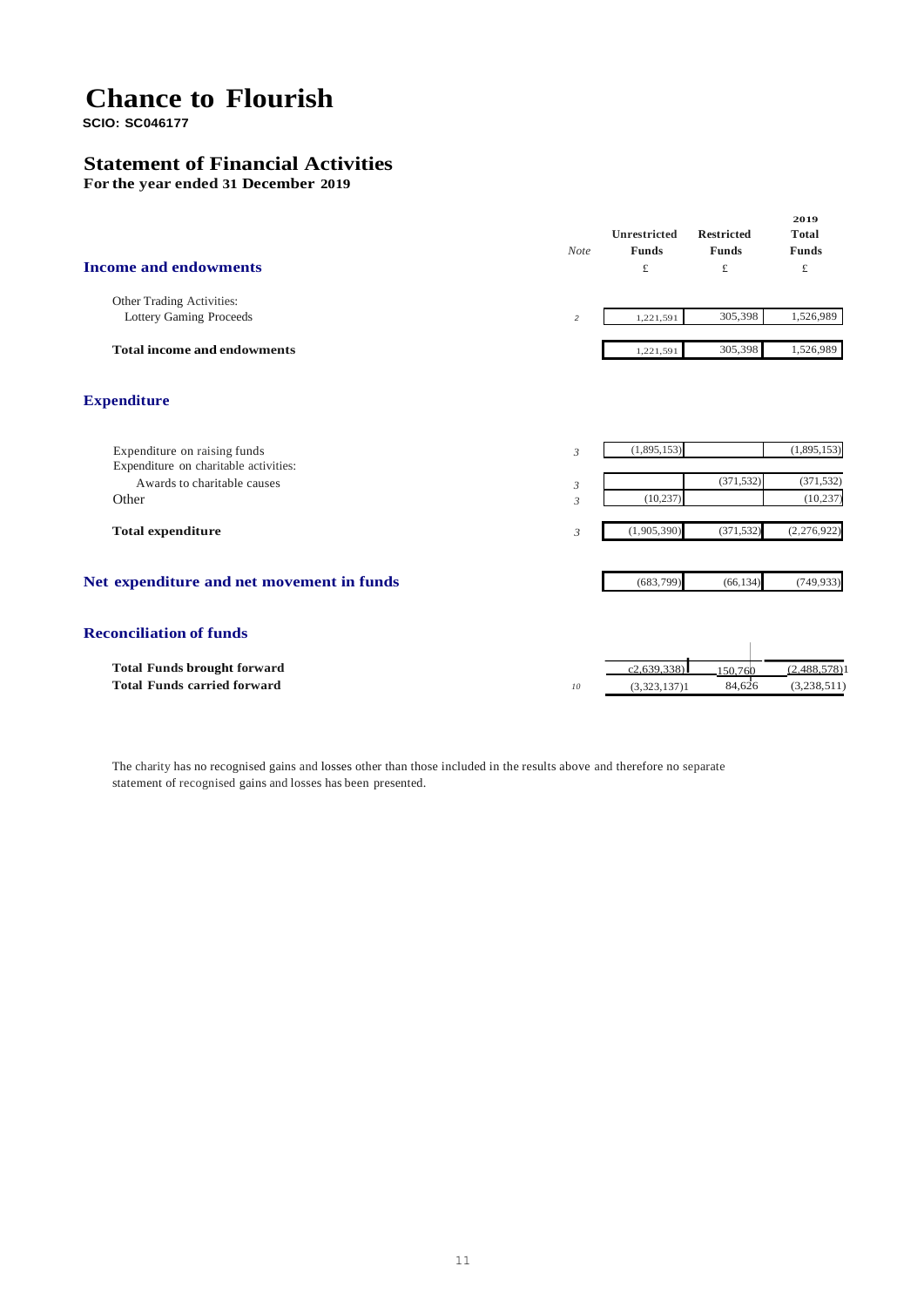**SCIO : SC046177**

### **Balance Sheet**

**As at 31 December 2020**



The Financial Statements were approved by the Board of Trustees on 1st September 2021 and signed on their behalf by Ken Barclay: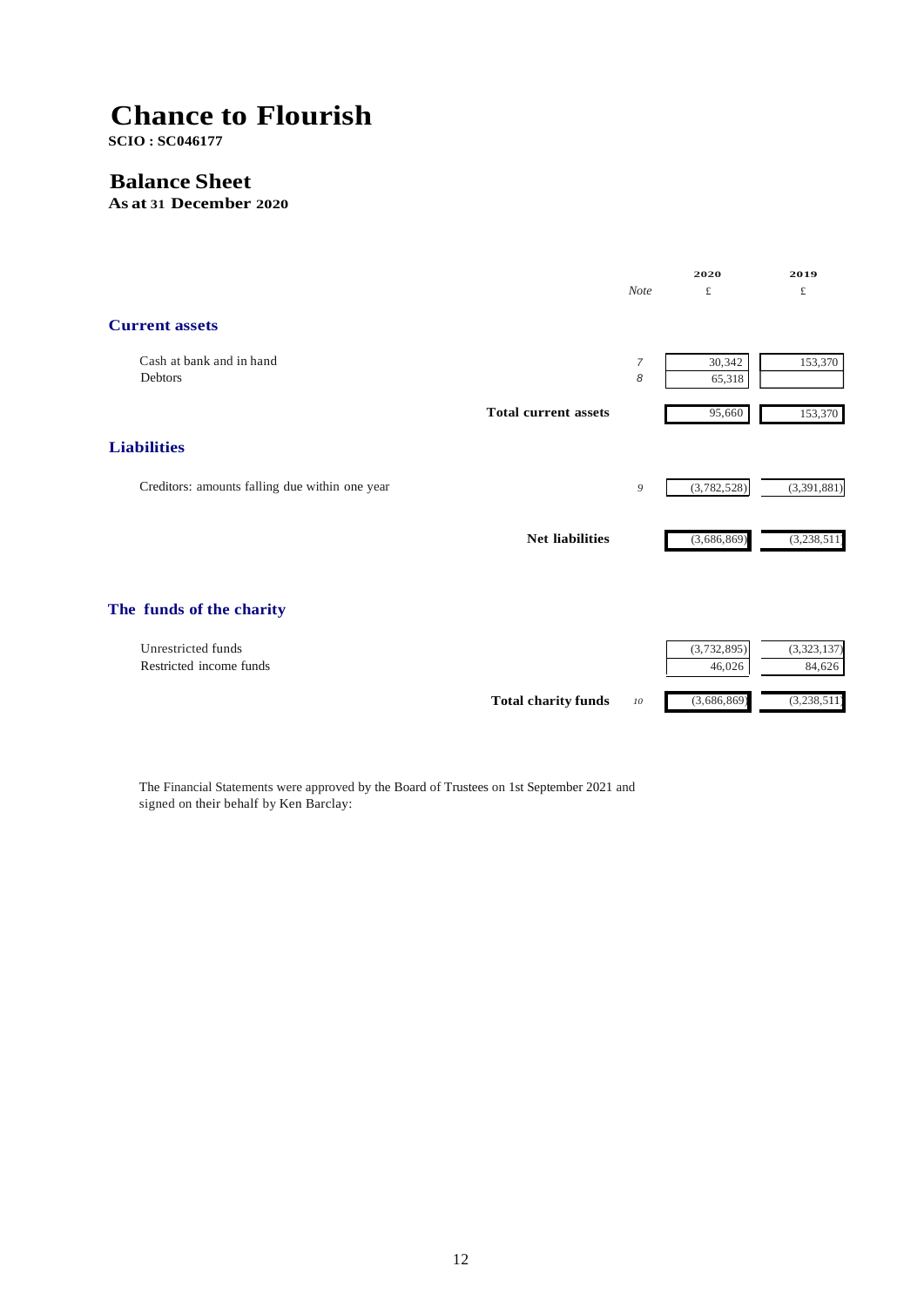**SCIO : SC046177**

## **Statement of cash flows For the year ended 31 December 2020**

|                                                                                                                                      | 2020                 | 2019                    |
|--------------------------------------------------------------------------------------------------------------------------------------|----------------------|-------------------------|
| Cash flows from operating activities:                                                                                                | £                    | £                       |
| Net expenditure for the reporting period (as per the statement of<br>financial activities)                                           | (448, 357)           | (749, 933)              |
| <b>Adjustment for:</b><br>(Decrease)/Increase in Creditors<br>Net cash (used in)                                                     | 390,647<br>(57.710)! | 670, so 4<br>(79, 129)1 |
| Change in cash and cash equivalents in the reporting period<br>Cash and cash equivalents at the beginning of the reporting<br>period | (57, 710)<br>153,370 | (79, 129)<br>232,499    |
| Cash and cash equivalents at the end of the reporting period                                                                         | 95,660               | 153,370                 |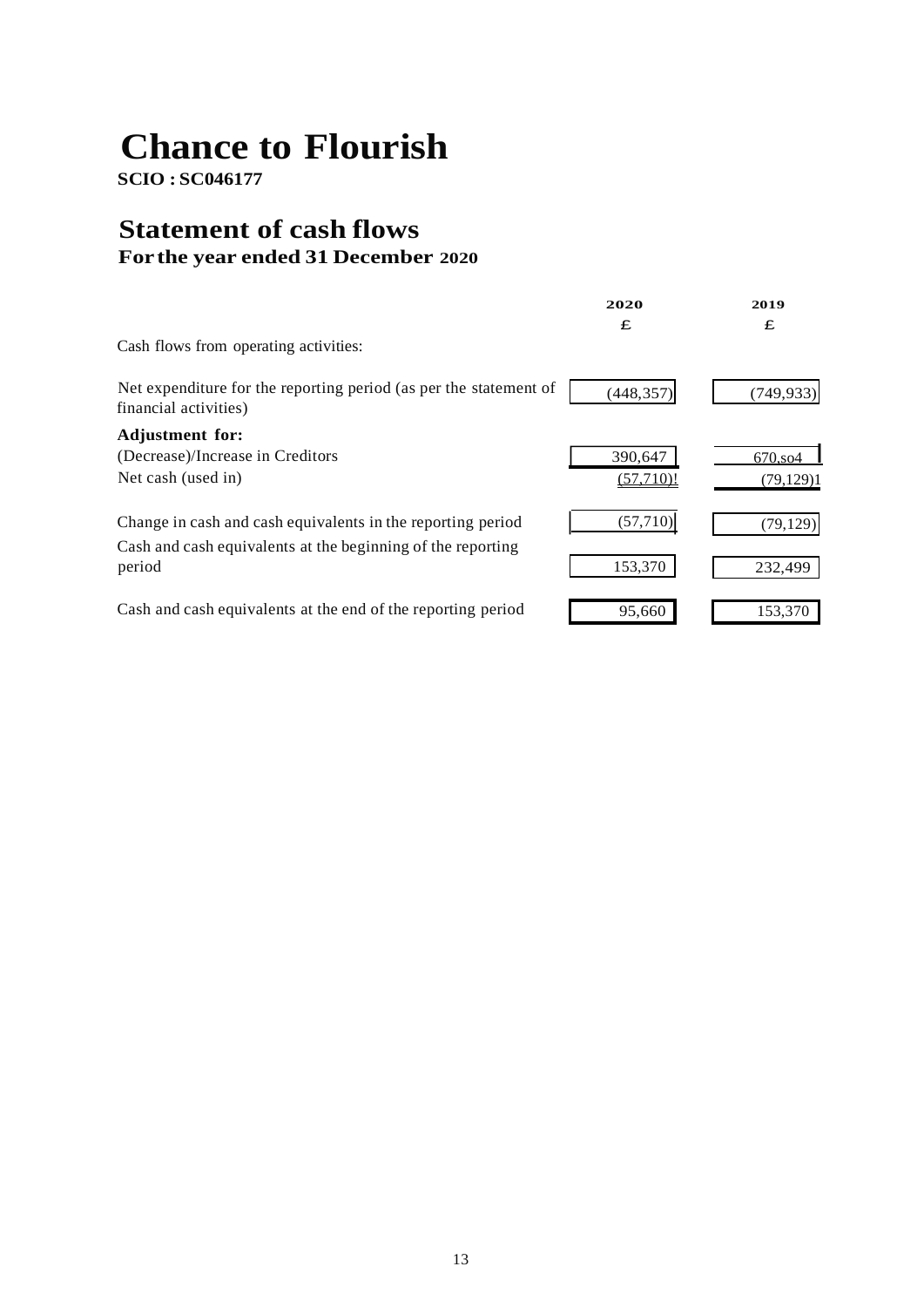**SCIO: SC046177**

#### **Notes to the Financial Statements Forthe year ended 31 December 2020**

#### **<sup>1</sup> Accounting policies**

#### **Statement of Compliance**

The financial statements have been prepared on a going concern basis under the historical cost convention and the requirements of the Statement of Recommended Practice applicable to charities preparing their financial statements in accordance with the Financial Reporting Standard applicable in the UK and Republic of Ireland (FRS 102). Chance to Flourish is a public benefit entity.

#### **Going Concern**

The Trustees of Chance to Flourish (the "SCIO") have prepared the financial statements on a basis of going concern for the year ending 31 December 2020, while acknowledging that the SCIO is in a net liability position as at the year-end.

During the year STV Group PLC, the ultimate parent of STV ELM, the External Lottery Manager of the SCIO, publicly communicated their intention to dispose of the STV ELM and the associated SCIOs.

As set out in note 15, the sale to MBC Lotteries Limited was finalised in August 2021. On completion of the sale, all balances due from the SCIO to STV Group PLC were formally forgiven. This debt forgiveness moved the SCIO into a net asset position. Additionally, £400,000 of working capital was provided by the new owners at the point of completion. Under the new management structure, charges for the costs of operation of the lottery will be recouped from available lottery proceeds rather than accruing as liabilities within the SCIO going forward, ensuring the net asset position is maintained.

The Trustees have also considered future budgets and forecasts of the SCIO itself. Following consideration of the above factors, the Trustees deem it appropriate to prepare the financial statements on a basis of going concern.

Factors relating to the charity's ability to continue as a going concern, despite the net liability position as at the end of the year, are set out on page 4.

#### **Accounting Period**

The financial statements are for the 12 month period to 31 December 2020.

#### **Fund accounting**

Unrestricted funds may be used in accordance with the charitable objectives of Chance to Flourish and at the discretion of the Trustees.

Restricted funds can only be used for specific purposes within the objectives of Chance to Flourish. Restrictions arise where specified by a donor or where funds are raised for a particular restricted purpose.

Surplus funds may be retained to finance fundraising activities in subsequent years or be used, subject to the charitable objectives of Chance to Flourish, for additional charitable activities not specifically identified by the Trustees at the year end.

#### **Incoming resources**

Income is recognised where there is entitlement, certainty of receipt and the amount can be measured with sufficient reliability.

Income generated from the sale of lottery tickets and online gaming is recognised before deduction of prizes and operating costs.

#### **Irrecoverable VAT**

Irrecoverable VAT is charged to the statement of financial activities where appropriate.

#### **Recognition of financial assets and liabilities**

Assets and liabilities are recognised when an obligation arises to transfer economic benefits as a result of past transactions or events. They are released when the obligation is fulfilled. Cash, debtors and creditors are held at cost.

#### **Resources expended**

Expenditure is accounted for on an accruals basis.

#### **Taxation**

Chance to Flourish is exempt from corporation tax on its charitable activities.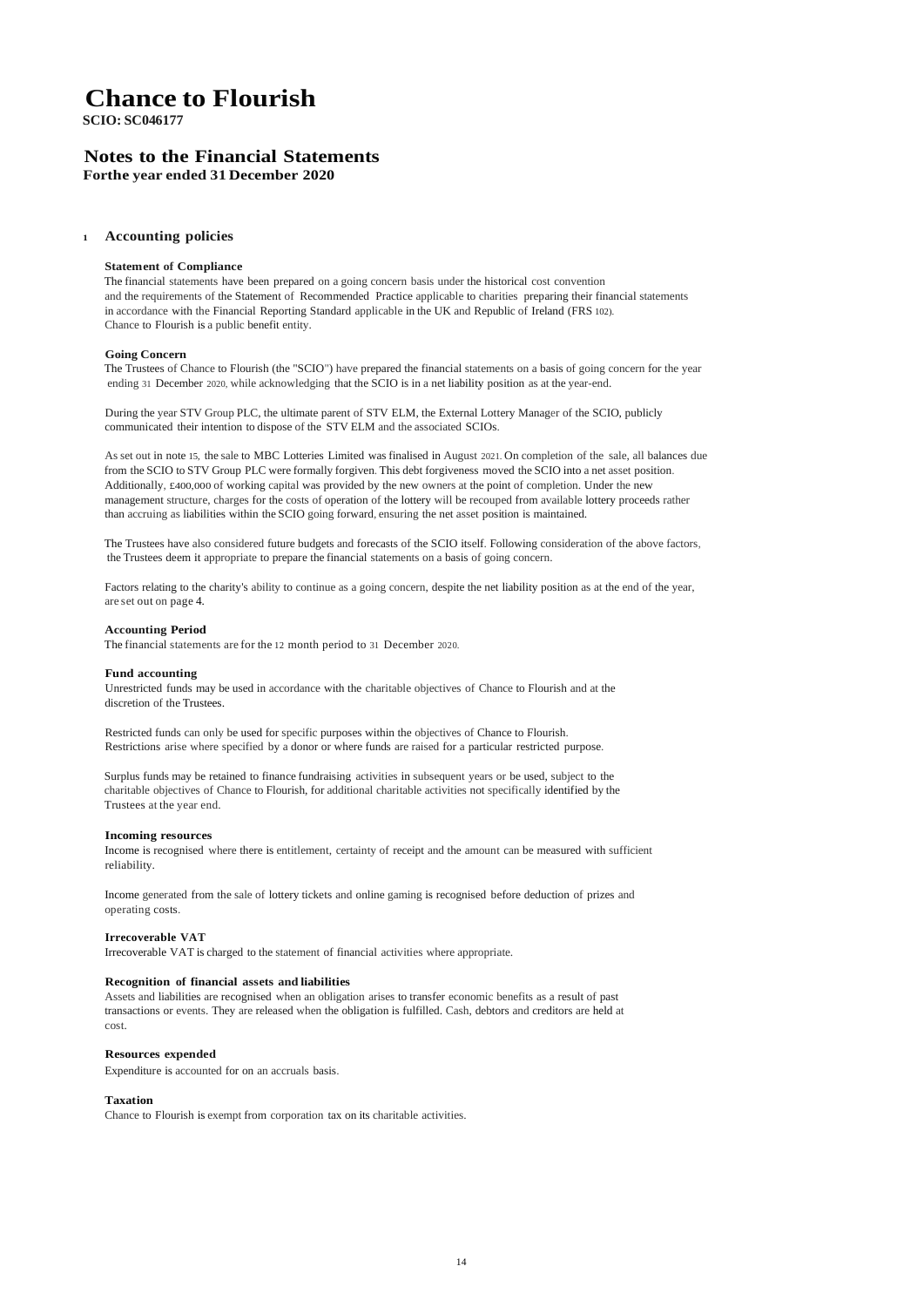**SCIO: SC046177**

#### **Notes to the Financial Statements**

**For the year ended 31 December 2020**

#### **2 Other Trading Activities**

**Income and endowments**

|                               |                         |                   | 2020         |                   |              | 2019         |
|-------------------------------|-------------------------|-------------------|--------------|-------------------|--------------|--------------|
|                               | Unrestricted Restricted |                   | Total        | Unrestricted      | Restricted   | Total        |
|                               | Funds                   | Funds             | Funds        | Funds             | Funds        | Funds        |
|                               | £                       | £                 | £            | £                 | £            | £            |
| Lottery proceeds              | 969,985                 | 242,496           | 1,212,481    | 1,104,161         | 276,040      | 1,380,201    |
| Gaming proceeds               | 64,222                  | 16,056            | 80,278       | 117.430           | 29,358       | 146,788      |
|                               | 1,034,207               | 258,552           | 1,292,759    | 1,221,591         | 305,398      | 1,526,989    |
|                               |                         |                   |              |                   |              |              |
|                               |                         |                   | 2020         |                   |              | 2019         |
|                               | Unrestricted Restricted |                   | Total        | Unrestricted      | Restricted   | Total        |
|                               | <b>Funds</b>            | <b>Funds</b>      | <b>Funds</b> | <b>Funds</b>      | <b>Funds</b> | <b>Funds</b> |
|                               | £                       | £                 | £            | £                 | £            | £            |
| Lottery proceeds              | 969,985                 | 242,496           | 1,212,481    | 1,104,161         | 276,040      | 1,380,201    |
| Lottery prizes paid           | (451, 774)              |                   | (451, 774)   | (524, 781)        |              | (524, 781)   |
| Gaming proceeds               | 64,222                  | 16,056            | 80,278       | 117,430           | 29,358       | 146,788      |
| Gaming prizes paid            | (46, 180)               |                   | (46, 180)    | (88, 584)         |              | (88, 584)    |
|                               | 536,253                 | 258,552           | 794,805      | 608,226           | 305,398      | 913,624      |
| <b>Expenditure</b><br>3       |                         |                   |              |                   |              |              |
|                               |                         |                   |              |                   |              |              |
|                               | Fundraising             | Charitable        | 2020         | Fundraising       | Charitable   | 2019         |
|                               | <b>Activities</b>       | <b>Activities</b> | Total        | <b>Activities</b> | Activities   | Total        |
| Expenditure on raising funds: | £                       | £                 | £            | £                 | £            | £            |
| Lottery operating costs       | 457,112                 |                   | 457,112      | 626,887           |              | 626,887      |
| Lottery prizes                | 451,774                 |                   | 451,774      | 524,781           |              | 524,781      |
| Gaming operating costs        | 24,059                  |                   | 24,059       | 32,994            |              | 32,994       |
| <b>Gaming Prizes</b>          | 46,180                  |                   | 46,180       | 88,584            |              | 88,584       |
| Marketing costs               | 452,296                 |                   | 452,296      | 621,906           |              | 621,906      |

Expenditure on charitable activities: Awards to charitable causes Governance costs: audit and tax advisory services Other - administration costs

1,431,694 309,422 1,741,116 1,897,974 378,948 2,276,922 297,151 297,151 12,271 12,271 273 273 371,532 371,532 7,416 7,416 2,821 2,821

#### **4 Employees**

Chance to Flourish had no employees during the period. The services of individuals were obtained from STV ELM and invoiced to the charity. The monthly average number of full time employees working for the charity but employed and paid by STV ELM during the period was 10 (2019: 10)

The table below shows the total costsfor staff working for the charity but employed and paid by STV ELM.

|                       | 2020    | 2019<br>£ |
|-----------------------|---------|-----------|
| Wages and salaries    | 92.041  | 96,032    |
| Social Security Costs | 10,507  | 10,962    |
| Other pension costs   | 2.654   | 2,769     |
|                       |         |           |
| Total staff costs     | 105,201 | 109,763   |

No employees received total benefits (excluding employer pension costs) of more than £60,000 in the cmTent period. (2019: nil)

#### **5 Trustees' remuneration and benefits**

The Trustees of Chance to Flourish received no remuneration, benefits or expenses during the period.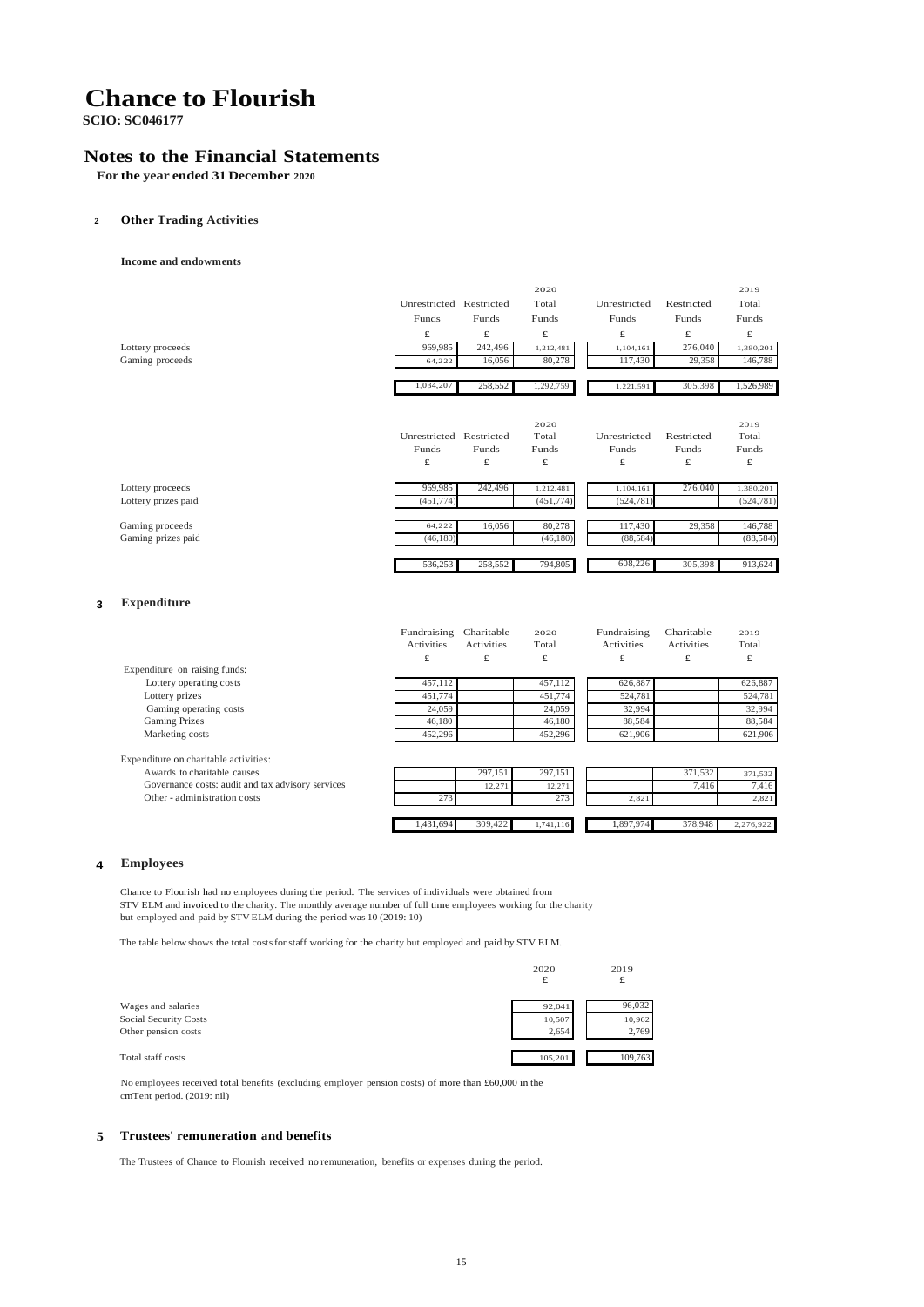**SCIO: SC046177** 

### **Notes to the Financial Statements**

For the year ended 31 December 2020

#### $\boldsymbol{6}$ **Governance costs**

|                       | 2020                | 2019  |
|-----------------------|---------------------|-------|
|                       |                     |       |
| Audit fees<br>------- | 12.271<br>$-2, 2/2$ | 6.180 |
|                       |                     |       |

#### **Cash at bank and in hand**  $\overline{7}$

|                  | 2020   | 2019              |
|------------------|--------|-------------------|
|                  | £      | £                 |
| Proceeds account |        |                   |
| Charity account  | 30,337 | 48,110<br>105,260 |
|                  |        |                   |
|                  | 30,342 | 153,370           |
|                  |        |                   |
| <b>Debtors</b>   | 2020   | 2019              |
|                  | £      | £                 |

65,318

 $\overline{\phantom{0}}$ 

Prepayments and Accrued Income

8

#### Creditors: amounts falling due within one year  $\boldsymbol{9}$

|                                    | 2020                     | 2019      |
|------------------------------------|--------------------------|-----------|
|                                    |                          | £         |
|                                    |                          |           |
| Commitments to charitable projects | $\overline{\phantom{0}}$ | 10,000    |
| <b>Trade Payables</b>              | 3,761,912                | 3,351,265 |
| Accruals and Deferred Income       | 20,616                   | 30,616    |
|                                    |                          |           |
|                                    | 3,782,528                | 3,391,881 |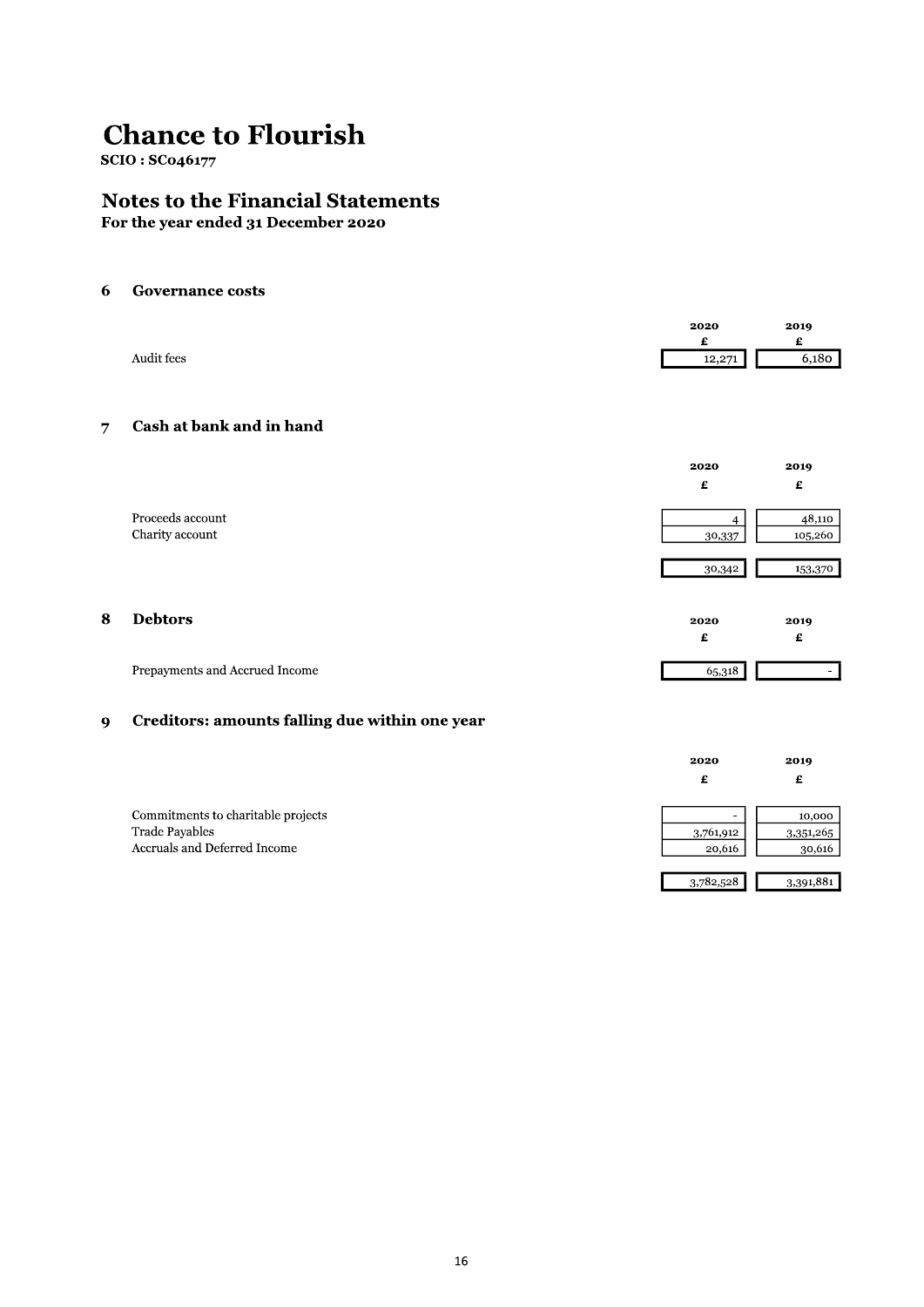**SCIO: SC046177** 

#### **Notes to the Financial Statements**

For the year ended 31 December 2020

#### 10 Movement in funds

|                                  | Unrestricted | Restricted   | 2020        | Unrestricted | Restricted   | 2019        |
|----------------------------------|--------------|--------------|-------------|--------------|--------------|-------------|
|                                  | <b>Funds</b> | <b>Funds</b> |             | <b>Funds</b> | <b>Funds</b> |             |
|                                  |              |              |             |              |              |             |
| Balance of funds brought forward | (3,323,137)  | 84,626       | (3,238,511) | (2,639,338)  | 150,760      | (2,488,578) |
| Incoming resources               | 1,034,207    | 258,552      | 1,292,759   | 1,221,591    | 305,398      | 1,526,989   |
| Resources expended               | (1,443,965)  | (297,151)    | (1,741,116) | (1,905,390)  | (371,532)    | (2,276,922) |
|                                  |              |              |             |              |              |             |
| Balance of funds carried forward | (3,732,895)  | 46,026       | (3,686,868) | (3,323,137)  | 84,626       | (3,238,511) |

#### 11 Analysis of net (liabilities)/assets between funds

|                         | <b>Current Assets</b> | Current<br><b>Liabilities</b> | <b>Total Net</b><br>Liabilities | Current<br>Assets | Current<br>Liabilities | <b>Total Net</b><br>Liabilities |
|-------------------------|-----------------------|-------------------------------|---------------------------------|-------------------|------------------------|---------------------------------|
| Unrestricted Funds      | 65,322                | (3,798,217)                   | (3,732,895)                     | 48,110            | (3,371,247)            | (3,323,137)                     |
| <b>Restricted Funds</b> | 30,337                | 15,689                        | 46,026                          | 105,260           | (20, 634)              | 84,626                          |
|                         | 95,659                | (3,782,528)                   | (3,686,868)                     | 153,370           | (3,391,881)            | (3,238,511)                     |

2020

2019

Restricted funds are retained from lottery ticket sales and reserved solely for awards to good causes in accordance with the charitable objectives of Chance to Flourish.

Unrestricted funds are funds available to cover operating costs and any other use subject to the charitable objectives as set out in the constitution of Chance to Flourish.

#### 12 Related party transactions

The STV ELM Limited is considered to be the only related party with related party transactions. All transactions with this organisation are reflected within the financial statements and annual report. These were the only relevant party transactions while under ownership of STV ELM Limited.

These transactions can be represented as:

|                         | 2020<br>£  | 2019<br>£     |
|-------------------------|------------|---------------|
| Operating costs         |            |               |
| Lottery operating costs | (457, 112) | (626, 887)    |
| Gaming operating costs  | (24,059)   | (32,994)      |
| Marketing costs         | (452, 296) | (621,906)     |
|                         |            |               |
| STV ELM Limited         | (933, 467) | (1, 281, 787) |
|                         |            |               |

A balance of £3,761,912 (2019: £3,351,265) was payable to the STV ELM as at 31 December 2020.

STV ELM provides management services to the charity which include;

Marketing - advertising, player management and promotions services Technology - facilitation of ticket sales and player account management Compliance - product compliance, risk management and reporting services Financial management and accounting, including payment processing and banking services Operations management including customer service and management of all 3rd party suppliers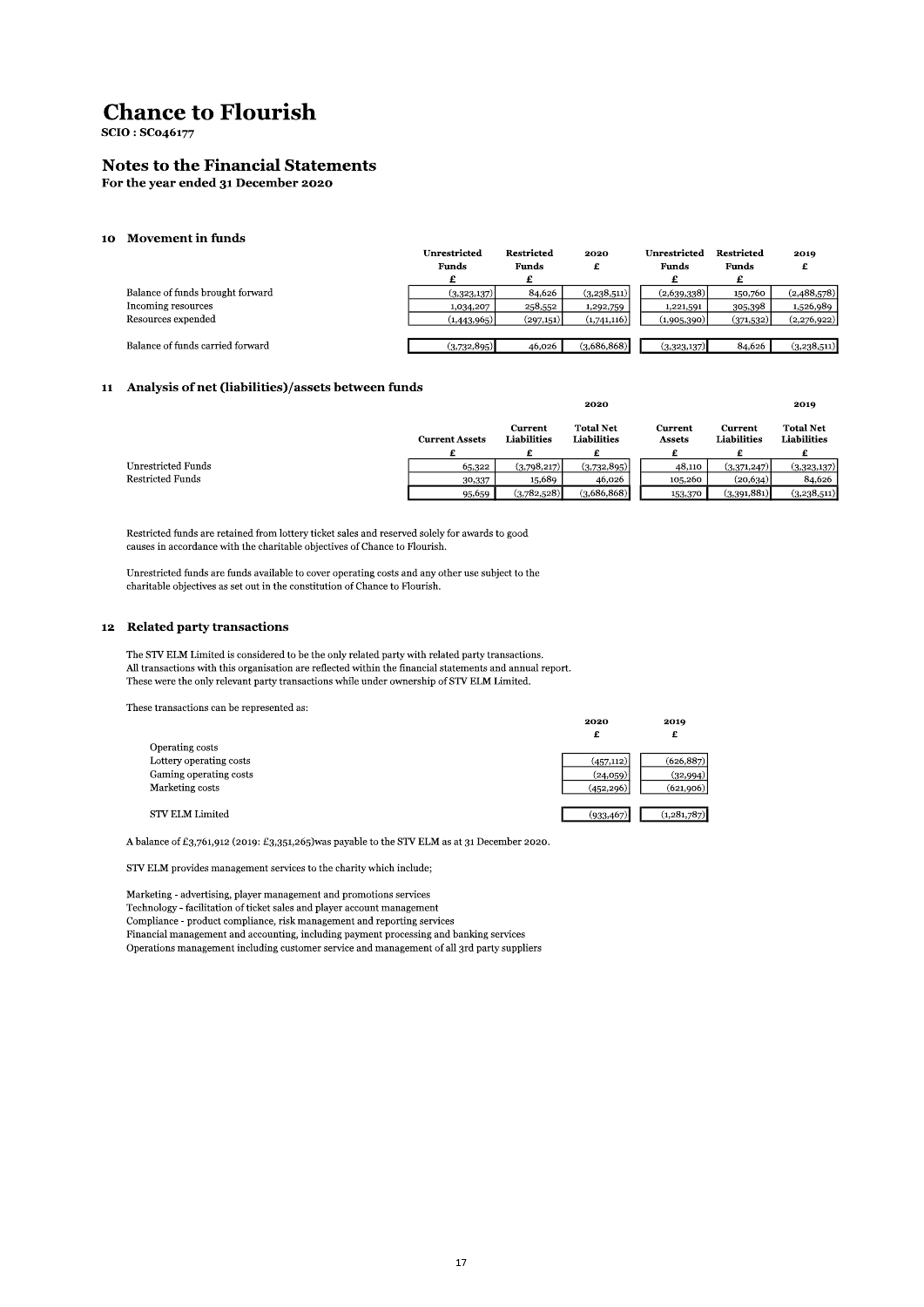**SCIO : SC046177**

## **Notes to the Financial Statements**

## **For the year ended 31 December 2020**

### **13 Organisations supported by Chance to Flourish**

|                                                 | 2020    |
|-------------------------------------------------|---------|
|                                                 | £       |
| Contact a Family                                | 10,000  |
| South Glasgow Childcare Partnership Forum       | 10,000  |
| Saheliya                                        | 17,444  |
| Carefree Kids East Lothian                      | 2,025   |
| Family Mediation Tayside and Fife               | 15,000  |
| Safe, Strong and Free (ring fenced)             | 15,000  |
| Home-Start Clackmannanshire                     | 10,000  |
| <b>One Parent Families Scotland</b>             | 25,000  |
| FoodShare                                       | 25,000  |
| <b>Outside The Box Development Support Unit</b> | 8,441   |
| <b>National Literracy Trust</b>                 | 11,950  |
| <b>Barnardos</b>                                | 16,000  |
| Fair Ltd                                        | 16,000  |
| Scottish Spina Bifida Association               | 20,000  |
| One Parent Families Scotland                    | 10,000  |
| North Edinburgh Arts                            | 15,291  |
| Family Service Unit (Circle)                    | 20,000  |
| Children 1st                                    | 25,000  |
| <b>Barnardos</b>                                | 25,000  |
|                                                 |         |
| Total grants                                    | 297,151 |

All grants paid in the year were made to institutions.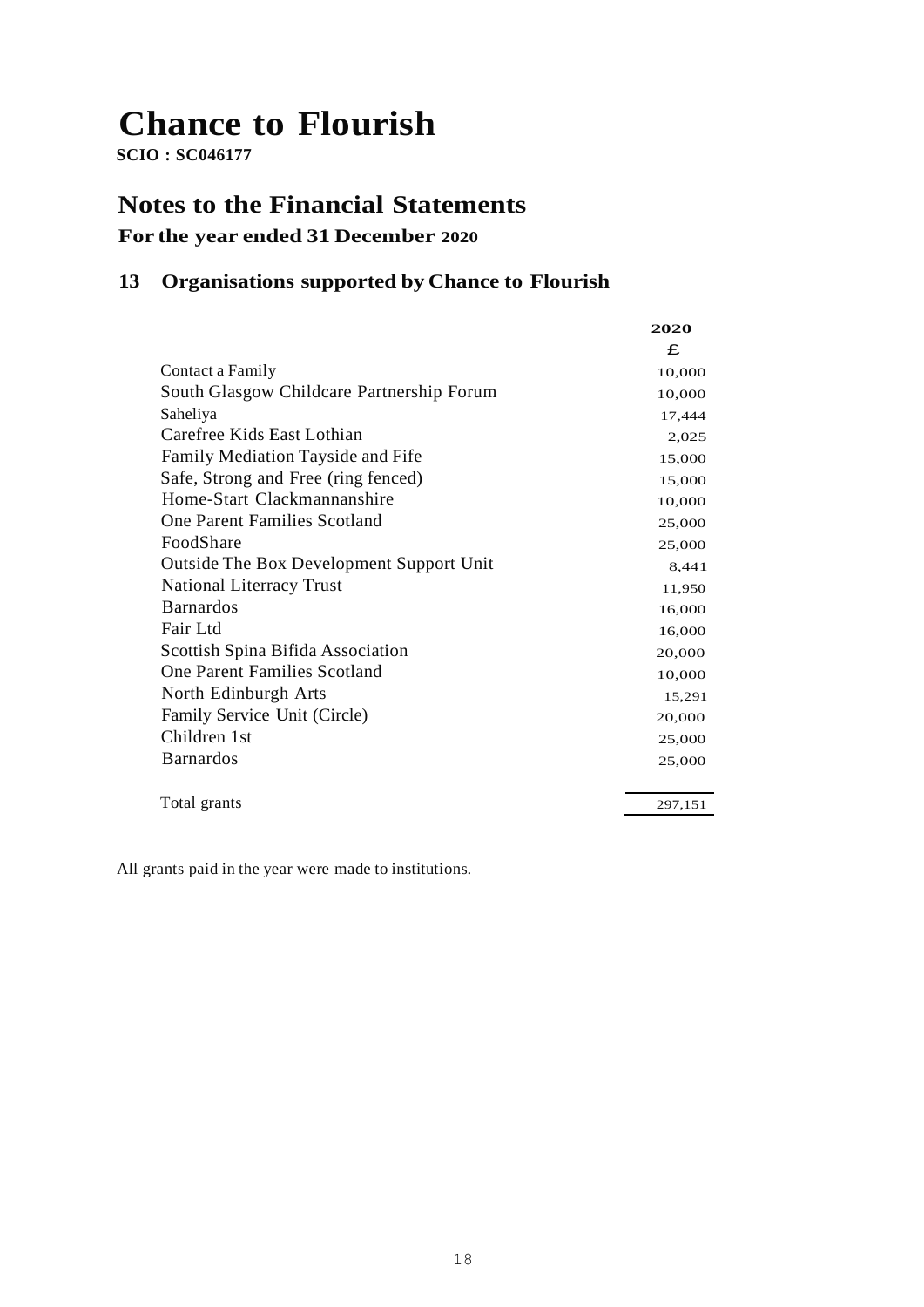**SCIO : SC046177**

### **Notes to the Financial Statements For the year ended 31 December 2019**

### **13 Organisations supported by Chance to Flourish**

| £<br>Park Villa Football Development<br>Step by Step Moray<br>22,250<br>MindMosaic Counselling and Therapy<br>8,075<br>Poppyview Family Centre<br>12,575<br>Edinburgh City Youth Cafe<br>7,470<br><b>Tailor Ed Foundation</b><br>20,000<br>Kilmacolm Playgroup & Toddlers<br>1,365<br>Projekt 42<br>21,869<br><b>Bellsbank Project</b><br>20,000<br><b>PEEK</b><br>16,617<br>Krazykat Theatre<br>3,240<br>Glasgow Childrens Hospital Charity<br>15,000<br>Play Midlothian<br>12,500<br><b>Stepping Stones North</b><br>24,710<br>With Kids<br>10,080<br><b>Homestart Dundee</b><br>6,500<br><b>Tron Theatre</b><br>10,315<br>Play Therapy Base<br>16,620<br>Multi Cultural Family Base<br>11,971<br>Home Start Aberdeen<br>10,000<br>Fife Gingerbread<br>10,000<br>Mum&Me<br>10,000<br>Grampian Womens Aid<br>10,000<br>Dr Bells Family Centre<br>13,800<br>Crossreach<br>10,000<br><b>Starcatchers Productions Ltd</b><br>10,000<br>Park Villa Football Development<br>5,000<br><b>Watermill Foundation</b><br>10,000<br>Families Like Us<br>10,000<br>Home Start Glasgow South<br>10,000<br><b>Unity Enterprises</b><br>1,575<br>IP Arts & Sports Academy<br>10,000<br>Home Start West Lothian<br>10,000<br>Total grants<br>371,532 | 2019 |
|---------------------------------------------------------------------------------------------------------------------------------------------------------------------------------------------------------------------------------------------------------------------------------------------------------------------------------------------------------------------------------------------------------------------------------------------------------------------------------------------------------------------------------------------------------------------------------------------------------------------------------------------------------------------------------------------------------------------------------------------------------------------------------------------------------------------------------------------------------------------------------------------------------------------------------------------------------------------------------------------------------------------------------------------------------------------------------------------------------------------------------------------------------------------------------------------------------------------------------------|------|
|                                                                                                                                                                                                                                                                                                                                                                                                                                                                                                                                                                                                                                                                                                                                                                                                                                                                                                                                                                                                                                                                                                                                                                                                                                       |      |
|                                                                                                                                                                                                                                                                                                                                                                                                                                                                                                                                                                                                                                                                                                                                                                                                                                                                                                                                                                                                                                                                                                                                                                                                                                       |      |
|                                                                                                                                                                                                                                                                                                                                                                                                                                                                                                                                                                                                                                                                                                                                                                                                                                                                                                                                                                                                                                                                                                                                                                                                                                       |      |
|                                                                                                                                                                                                                                                                                                                                                                                                                                                                                                                                                                                                                                                                                                                                                                                                                                                                                                                                                                                                                                                                                                                                                                                                                                       |      |
|                                                                                                                                                                                                                                                                                                                                                                                                                                                                                                                                                                                                                                                                                                                                                                                                                                                                                                                                                                                                                                                                                                                                                                                                                                       |      |
|                                                                                                                                                                                                                                                                                                                                                                                                                                                                                                                                                                                                                                                                                                                                                                                                                                                                                                                                                                                                                                                                                                                                                                                                                                       |      |
|                                                                                                                                                                                                                                                                                                                                                                                                                                                                                                                                                                                                                                                                                                                                                                                                                                                                                                                                                                                                                                                                                                                                                                                                                                       |      |
|                                                                                                                                                                                                                                                                                                                                                                                                                                                                                                                                                                                                                                                                                                                                                                                                                                                                                                                                                                                                                                                                                                                                                                                                                                       |      |
|                                                                                                                                                                                                                                                                                                                                                                                                                                                                                                                                                                                                                                                                                                                                                                                                                                                                                                                                                                                                                                                                                                                                                                                                                                       |      |
|                                                                                                                                                                                                                                                                                                                                                                                                                                                                                                                                                                                                                                                                                                                                                                                                                                                                                                                                                                                                                                                                                                                                                                                                                                       |      |
|                                                                                                                                                                                                                                                                                                                                                                                                                                                                                                                                                                                                                                                                                                                                                                                                                                                                                                                                                                                                                                                                                                                                                                                                                                       |      |
|                                                                                                                                                                                                                                                                                                                                                                                                                                                                                                                                                                                                                                                                                                                                                                                                                                                                                                                                                                                                                                                                                                                                                                                                                                       |      |
|                                                                                                                                                                                                                                                                                                                                                                                                                                                                                                                                                                                                                                                                                                                                                                                                                                                                                                                                                                                                                                                                                                                                                                                                                                       |      |
|                                                                                                                                                                                                                                                                                                                                                                                                                                                                                                                                                                                                                                                                                                                                                                                                                                                                                                                                                                                                                                                                                                                                                                                                                                       |      |
|                                                                                                                                                                                                                                                                                                                                                                                                                                                                                                                                                                                                                                                                                                                                                                                                                                                                                                                                                                                                                                                                                                                                                                                                                                       |      |
|                                                                                                                                                                                                                                                                                                                                                                                                                                                                                                                                                                                                                                                                                                                                                                                                                                                                                                                                                                                                                                                                                                                                                                                                                                       |      |
|                                                                                                                                                                                                                                                                                                                                                                                                                                                                                                                                                                                                                                                                                                                                                                                                                                                                                                                                                                                                                                                                                                                                                                                                                                       |      |
|                                                                                                                                                                                                                                                                                                                                                                                                                                                                                                                                                                                                                                                                                                                                                                                                                                                                                                                                                                                                                                                                                                                                                                                                                                       |      |
|                                                                                                                                                                                                                                                                                                                                                                                                                                                                                                                                                                                                                                                                                                                                                                                                                                                                                                                                                                                                                                                                                                                                                                                                                                       |      |
|                                                                                                                                                                                                                                                                                                                                                                                                                                                                                                                                                                                                                                                                                                                                                                                                                                                                                                                                                                                                                                                                                                                                                                                                                                       |      |
|                                                                                                                                                                                                                                                                                                                                                                                                                                                                                                                                                                                                                                                                                                                                                                                                                                                                                                                                                                                                                                                                                                                                                                                                                                       |      |
|                                                                                                                                                                                                                                                                                                                                                                                                                                                                                                                                                                                                                                                                                                                                                                                                                                                                                                                                                                                                                                                                                                                                                                                                                                       |      |
|                                                                                                                                                                                                                                                                                                                                                                                                                                                                                                                                                                                                                                                                                                                                                                                                                                                                                                                                                                                                                                                                                                                                                                                                                                       |      |
|                                                                                                                                                                                                                                                                                                                                                                                                                                                                                                                                                                                                                                                                                                                                                                                                                                                                                                                                                                                                                                                                                                                                                                                                                                       |      |
|                                                                                                                                                                                                                                                                                                                                                                                                                                                                                                                                                                                                                                                                                                                                                                                                                                                                                                                                                                                                                                                                                                                                                                                                                                       |      |
|                                                                                                                                                                                                                                                                                                                                                                                                                                                                                                                                                                                                                                                                                                                                                                                                                                                                                                                                                                                                                                                                                                                                                                                                                                       |      |
|                                                                                                                                                                                                                                                                                                                                                                                                                                                                                                                                                                                                                                                                                                                                                                                                                                                                                                                                                                                                                                                                                                                                                                                                                                       |      |
|                                                                                                                                                                                                                                                                                                                                                                                                                                                                                                                                                                                                                                                                                                                                                                                                                                                                                                                                                                                                                                                                                                                                                                                                                                       |      |
|                                                                                                                                                                                                                                                                                                                                                                                                                                                                                                                                                                                                                                                                                                                                                                                                                                                                                                                                                                                                                                                                                                                                                                                                                                       |      |
|                                                                                                                                                                                                                                                                                                                                                                                                                                                                                                                                                                                                                                                                                                                                                                                                                                                                                                                                                                                                                                                                                                                                                                                                                                       |      |
|                                                                                                                                                                                                                                                                                                                                                                                                                                                                                                                                                                                                                                                                                                                                                                                                                                                                                                                                                                                                                                                                                                                                                                                                                                       |      |
|                                                                                                                                                                                                                                                                                                                                                                                                                                                                                                                                                                                                                                                                                                                                                                                                                                                                                                                                                                                                                                                                                                                                                                                                                                       |      |
|                                                                                                                                                                                                                                                                                                                                                                                                                                                                                                                                                                                                                                                                                                                                                                                                                                                                                                                                                                                                                                                                                                                                                                                                                                       |      |
|                                                                                                                                                                                                                                                                                                                                                                                                                                                                                                                                                                                                                                                                                                                                                                                                                                                                                                                                                                                                                                                                                                                                                                                                                                       |      |
|                                                                                                                                                                                                                                                                                                                                                                                                                                                                                                                                                                                                                                                                                                                                                                                                                                                                                                                                                                                                                                                                                                                                                                                                                                       |      |

All grants paid in the year were made to institutions.